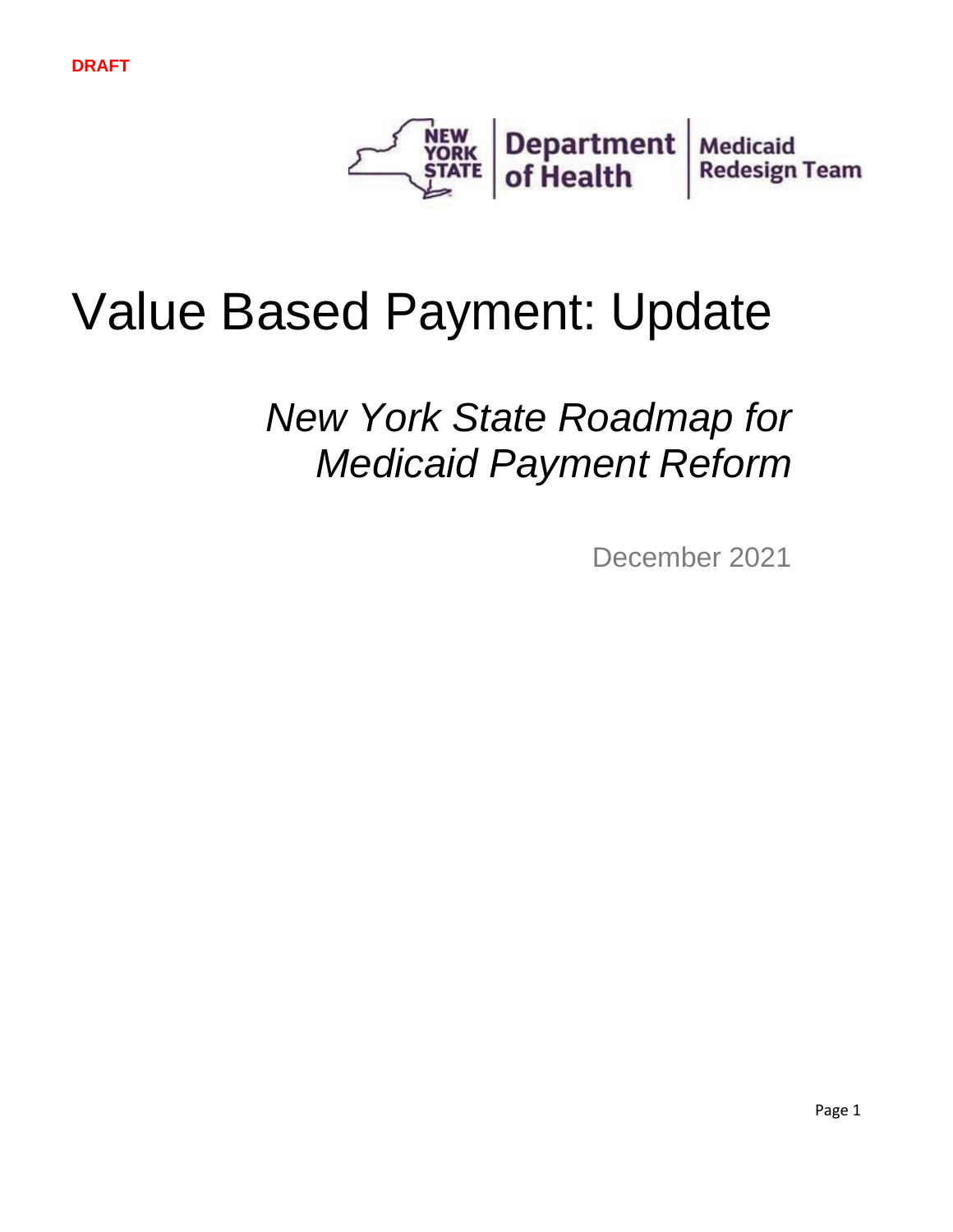# **Table of Contents**

| 1.             |                                                                                            |  |
|----------------|--------------------------------------------------------------------------------------------|--|
| 2.             |                                                                                            |  |
|                |                                                                                            |  |
|                | 2.2. Arrangement Specific Requirements: Total Cost of Care for General Population (TCGP) 9 |  |
|                |                                                                                            |  |
|                |                                                                                            |  |
|                |                                                                                            |  |
|                |                                                                                            |  |
| 3 <sub>r</sub> |                                                                                            |  |
|                |                                                                                            |  |
|                |                                                                                            |  |
|                |                                                                                            |  |
|                |                                                                                            |  |
| $A-1$          |                                                                                            |  |
| $A-2$          |                                                                                            |  |
| $A-3$          |                                                                                            |  |
| $A - 4$        |                                                                                            |  |
| $A-5$          |                                                                                            |  |
| $A-6$          |                                                                                            |  |
| $A - 7$        |                                                                                            |  |
| $A - 8$        |                                                                                            |  |
| $A-9$          |                                                                                            |  |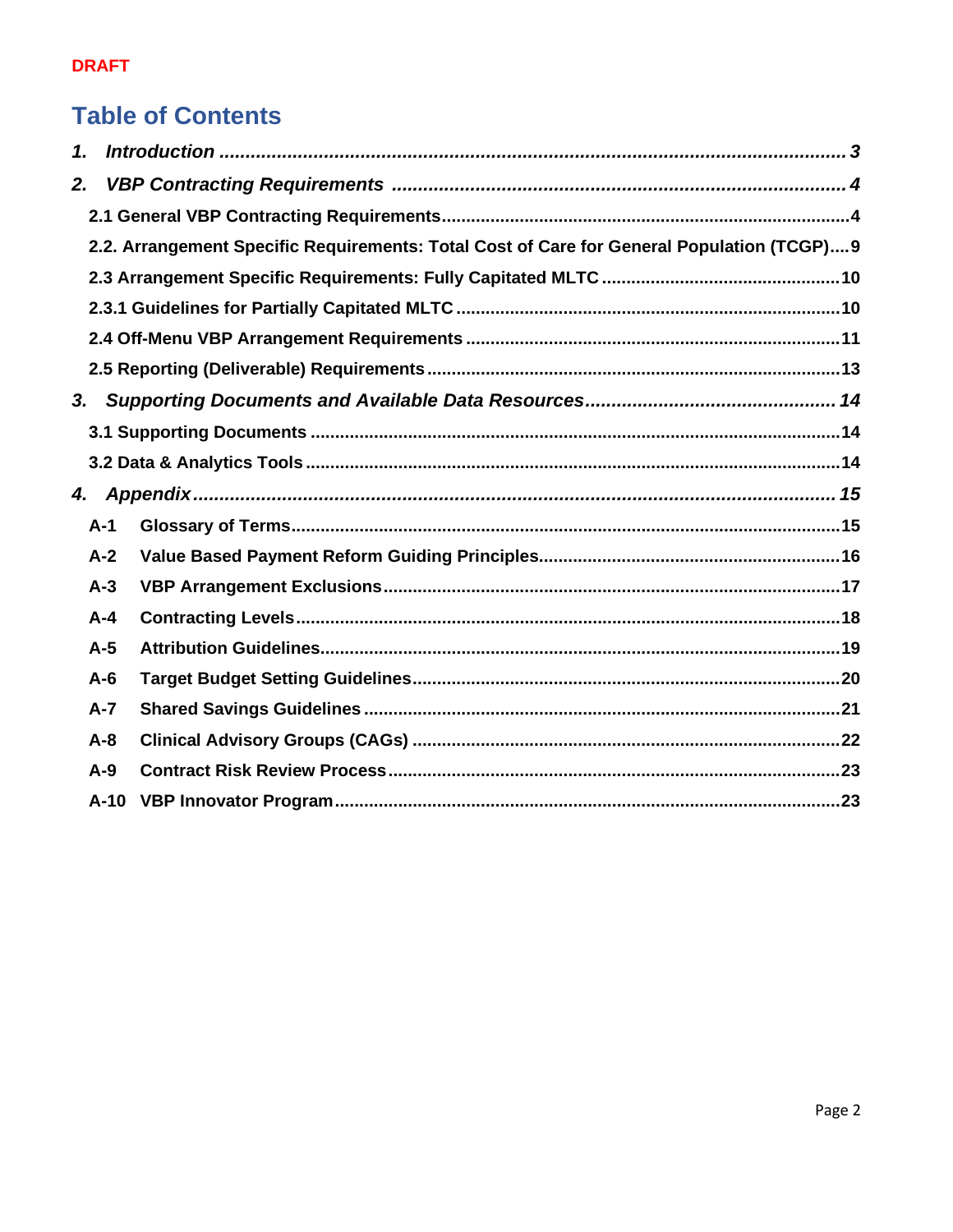# <span id="page-2-0"></span>**1. Introduction**

Since approval by the Centers for Medicare and Medicaid Services (CMS) in July 2015 of the 1115 waiver demonstration to implement the Delivery System Reform Incentive Payment (DSRIP) program, New York State (NYS) has continued to work with CMS to align its efforts with the goals of the U.S. Department of Health and Human Services (HHS) on value-based purchasing and alternative payment models (APMs). The NYS Value Based Payment (VBP) Roadmap (Roadmap) was an integral part of the DSRIP Special Terms and Conditions (STCs), intended to move at least 80% of all Medicaid managed care payments, which were traditionally reimbursed through fee for service (FFS) arrangements, into VBP arrangements. With the expiration of DSRIP on March 31, 2020 and the success of NYS's transition to VBP, this Roadmap update carries the requirements and principles of payment reform from the DSRIP program through the current 1115 waiver and into ongoing contracting practice between plans and providers. The core principle of VBP is that payment should be concurrently tied to *both* the outcomes of care delivery *and* efficiency. The combination of these two principles is what drives the value for all Medicaid stakeholders. In this respect, arrangements captured under VBP differ from more traditional quality improvement programs or pay for performance (P4P) constructs where a bonus or penalty tends to be exclusively tied either to a cost result or a (set of) quality measure(s), but not both.

# Mission, Vision and Objective of VBP

As a matter of historical context, DSRIP was a major collective effort to transform NYS's Medicaid health care delivery system from a fragmented, inpatient care-focused system, to an integrated and community-based system focused on providing care in or close to the home.

Such a thorough transformation of the delivery system can only become and remain successful when the payment system is transformed as well. The NYS Medicaid payment reform goals focus



on moving away from a fee-for-service model, where increasing the value of the care delivered (preventing avoidable admissions, reducing administrative waste) has a *negative* impact on the financial sustainability of providers, towards a situation where the delivery of high value care can result in *higher*  margins and a positive impact on financial sustainability.

Payment reform must maintain or improve funding and incentives for essential and mandatory costs within the system to sustain the provider/system for public goods, critical infrastructure support, and state/federal public health and compliance requirements. Examples of essential costs include: hospital/clinic/home care, indigent care, graduate medical education, federal conditions of participation, health information technology (HIT) capacity and interoperability, health care worker training and certification, quality assurance, emergency preparedness, community public health (e.g., immunization, disease response), and other vital needs.

This VBP Roadmap update represents the continuation of the progress made to date and reemphasizes the goals and importance of value-based healthcare. These values will be further represented in the NYS's ongoing contracting process with the managed care organizations (MCOs) and reflected in the Medicaid Managed Care Model Contract.<sup>[1](#page-2-1)</sup> The sections below detail the requirements that apply to NYS VBP arrangements [\(General Arrangements](#page-3-1) section), as well as specific requirements that apply only to

[https://www.health.ny.gov/health\\_care/managed\\_care/docs/medicaid\\_managed\\_care\\_fhp\\_hiv-snp\\_model\\_contract.pdf](https://www.health.ny.gov/health_care/managed_care/docs/medicaid_managed_care_fhp_hiv-snp_model_contract.pdf)

<span id="page-2-1"></span><sup>1</sup> NYS Department of Health, Medicaid Managed Care/ Family Health Plans/ HIV Special Needs Plan/ Health and Recovery Plan Model Contract (March 1, 2019).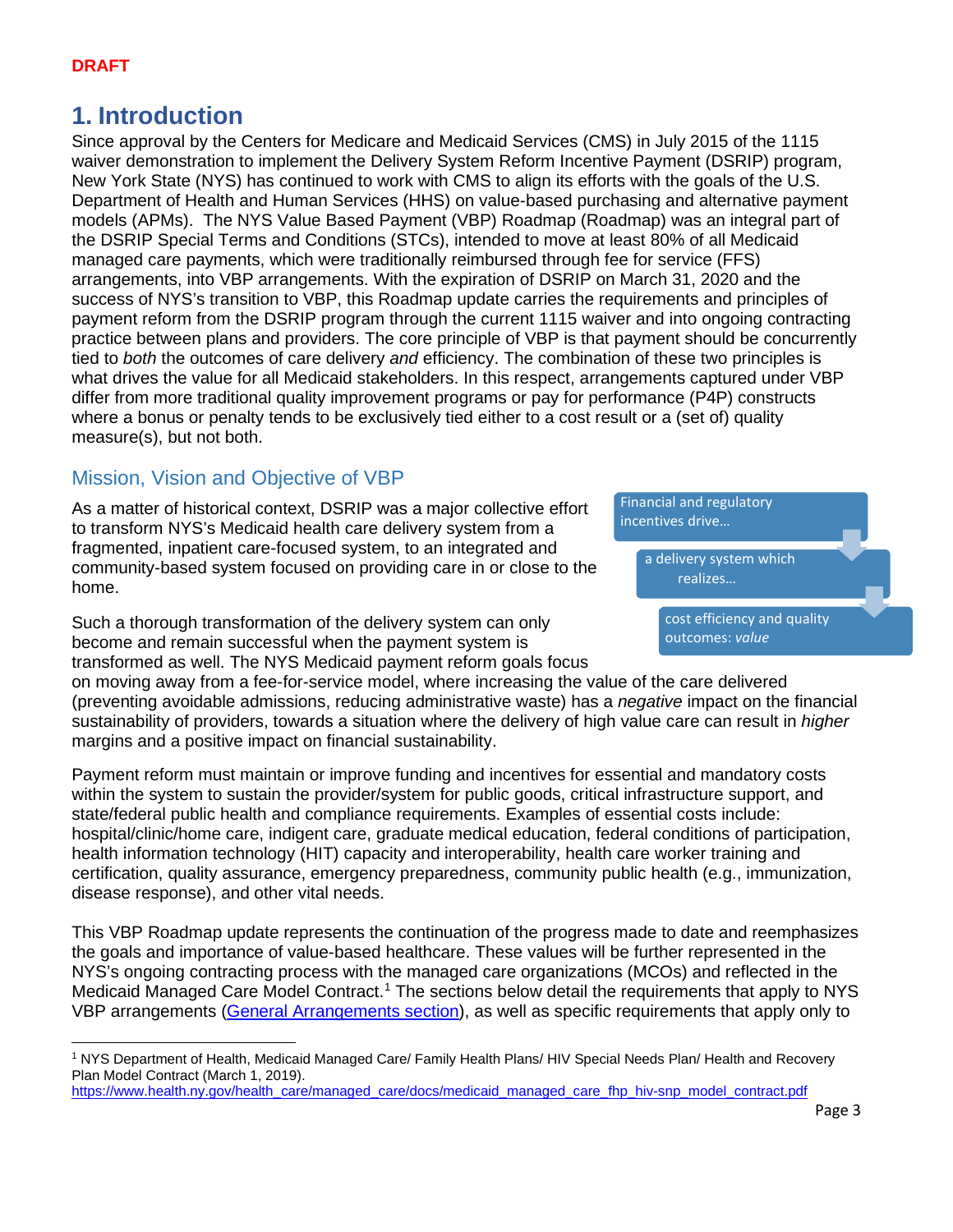certain VBP arrangements [\(Arrangement Specific](#page-8-0) section). Where applicable, guidelines have also been included to illustrate additional options for arrangements between MCOs and VBP contractors.

NYS expects this update to be effective until such time as CMS is able to consider programmatic changes being proposed through a new 1115 waiver demonstration focused on health equity and addressing the social care needs of Medicaid members. To this effect, NYS submitted a concept paper<sup>[2](#page-3-2)</sup> in August 2021 to CMS highlighting the State's commitment to addressing these inequities further exacerbated by the COVID-19 pandemic. The concept paper outlines NYS's proposal to not only recover from the pandemic, but continue the advancements made in delivery system reform and VBP, and outlines increased efforts in areas such as job creation and training, housing supports, and other social services. This waiver seeks to build upon the prior efforts and lessons learned from the DSRIP program and the move towards VBP to achieve a comprehensive, sustainable approach to achieving health equity across Medicaid populations.

# <span id="page-3-0"></span>**2. VBP Contracting Requirements**

The requirements in this section set forth NYS's expectations for MCOs regarding VBP contracting. Some requirements contained below may have an associated guideline. Guidelines are suggested methods or examples of current practices that may be useful for MCOs and VBP contractors to consider as they negotiate the specifics of a VBP arrangement. In addition to the requirements laid out in this document, VBP contractors and MCOs will continue to be subject to the following minimum VBP goals:

- 80% of total MCO expenditure (in terms of total dollars) will have to be captured in at least Level 1 VBP arrangements; and
- 35% of total payments contracted through Level 2 VBP arrangements or higher

MCOs that do not meet the minimum VBP goals or certain other regulatory requirements will be subject to penalties as outlined in the Medicaid Managed Care Model Contract.

# <span id="page-3-1"></span>2.1 General VBP Contracting Requirements

## *Requirement 1: On-Menu Arrangements Shall Align to NYS VBP Arrangement Definitions*

The table below outlines the list of NYS-supported VBP arrangements that will be considered "on-menu" during the contract review process. Any arrangement that follows all the on-menu definitions will be eligible for approval by NYS. If the VBP arrangement includes carved-out services, has other changes that do not meet on-menu definitions, or are not among the allowed population exclusions, then it is considered an "off-menu" arrangement and is subject to additional review by NYS, but may still be eligible for approval. For a list of criteria related to off-menu arrangements, see the Off-Menu [Arrangement Specific](#page-10-0) section for more details. For a list of NYS-approved exclusions to the definitions in Table 1, please refer to [Appendix A-3.](#page-16-0) *Please note: Appendix A-3 does not represent an all-inclusive list of exclusions. Other exclusions or changes that do not meet on-menu definitions may be considered and are subject to review and approval by NYS.*

<span id="page-3-2"></span><sup>2</sup> NYS Department of Health Office of Health Insurance Programs, New York 1115 Waiver Concept Paper, 1115 Waiver Demonstration: Conceptual Framework (August, 2021). [https://www.health.ny.gov/health\\_care/medicaid/redesign/2021/docs/2021-08\\_1115\\_waiver\\_concept\\_paper.pdf](https://www.health.ny.gov/health_care/medicaid/redesign/2021/docs/2021-08_1115_waiver_concept_paper.pdf)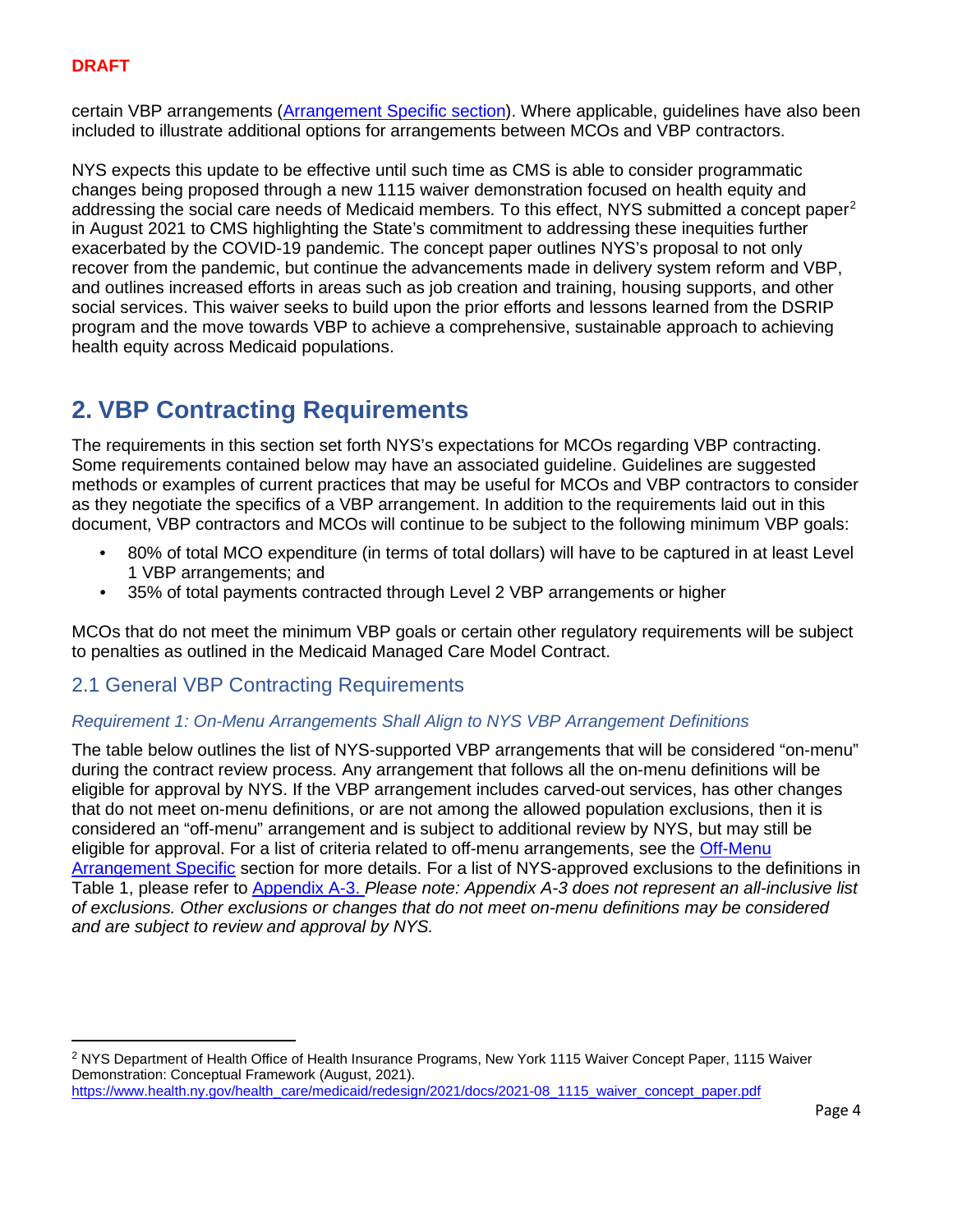# *Table 1: Definitions of NYS On-Menu VBP arrangements*

| <b>VBP Arrangement</b>                             | <b>Definition</b>                                                                                                                                                                                                                                                                                                                                                                                                                                                                                                                                                                                                                                                       |
|----------------------------------------------------|-------------------------------------------------------------------------------------------------------------------------------------------------------------------------------------------------------------------------------------------------------------------------------------------------------------------------------------------------------------------------------------------------------------------------------------------------------------------------------------------------------------------------------------------------------------------------------------------------------------------------------------------------------------------------|
| <b>Total Care for General</b><br><b>Population</b> | All Medicaid-covered services for all members eligible<br>for mainstream managed care. TCGP arrangements<br>can exclude dually eligible members (duals).<br>Arrangement specific requirements can be found in<br>Section 2.2.                                                                                                                                                                                                                                                                                                                                                                                                                                           |
| <b>Total Care for HIV/AIDS</b><br>Subpopulation    | All Medicaid-covered services for all members eligible<br>for HIV/AIDS Special Needs Plan (SNP) (with the<br>exception of duals).                                                                                                                                                                                                                                                                                                                                                                                                                                                                                                                                       |
| <b>Total Care for HARP</b><br><b>Subpopulation</b> | All Medicaid-covered services for all members eligible<br>for a Health and Recovery Plan (HARP) (with the<br>exception of duals).                                                                                                                                                                                                                                                                                                                                                                                                                                                                                                                                       |
| <b>Total Care for MLTC</b><br>Subpopulation        | All Medicaid-covered services for all members<br>enrolled in an integrated dual Managed Long-Term<br>Care (MLTC) product.                                                                                                                                                                                                                                                                                                                                                                                                                                                                                                                                               |
| <b>Total Care for I/DD</b><br><b>Subpopulation</b> | In Development                                                                                                                                                                                                                                                                                                                                                                                                                                                                                                                                                                                                                                                          |
| <b>Total Care for Children</b><br>Subpopulation    | All Medicaid-covered services for all children (ages 0-<br>20), or for children at or below 90th percentile of the<br>MCO's overall cost/utilization distribution enrolled in<br>Medicaid Managed Care (with the exception of duals).                                                                                                                                                                                                                                                                                                                                                                                                                                   |
| <b>Maternity Care</b>                              | All Medicaid covered services included in the episodes<br>for all pregnant individuals (+/- their newborns) eligible<br>for mainstream managed care (with the exception of<br>duals). The services included in a Maternity<br>arrangement shall be defined within each contract and<br>include the related timeframes. State-suggested<br>components and timeframes are included below.<br>Maternity Care arrangement components:<br>Prenatal (270 days prior to delivery)<br>Delivery - Vaginal or Cesarean<br><b>Hospital Neonatal Services</b><br>Postpartum (84 days post discharge for pregnant<br>individual)<br>Newborn (30 days post discharge for the newborn) |

*Requirement 2: Level of Risk and Shared Savings/Losses for VBP Arrangements Must Match NYS Definitions*

NYS does not mandate a specific shared savings/losses distribution methodology, but the level of risk and potential shared savings, as well as potential shared losses, must be described in the contract and match the definitions for Contracting Levels 1 through 3 in [Appendix A-4.](#page-17-0)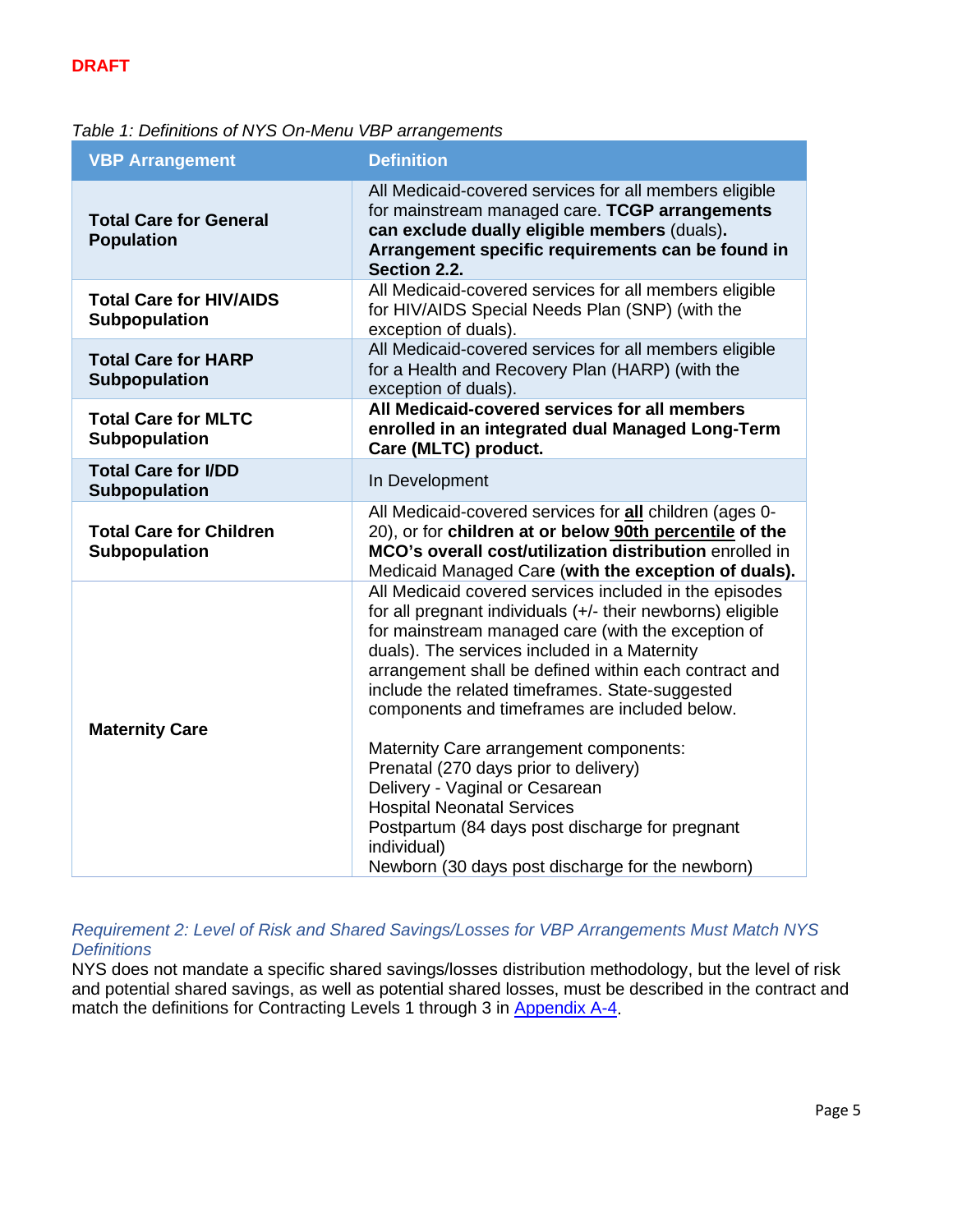| Table 2: Summary of Minimum Risk for Contracting Levels |  |  |  |  |
|---------------------------------------------------------|--|--|--|--|
|---------------------------------------------------------|--|--|--|--|

| <b>Contracting Level</b>                                                 | <b>Minimum Risk Requirement</b>                                                                                                                                                                                                                                                                                                                                                                                                                                                                                                                                                                   |
|--------------------------------------------------------------------------|---------------------------------------------------------------------------------------------------------------------------------------------------------------------------------------------------------------------------------------------------------------------------------------------------------------------------------------------------------------------------------------------------------------------------------------------------------------------------------------------------------------------------------------------------------------------------------------------------|
| Level 1 - Upside only risk<br>(retrospective reconciliation)             | The minimum percentage of potential savings to be<br>allocated to the VBP contractor, if all associated quality<br>goals are met, is 40%.<br>There are no shared losses in a Level 1 arrangement.                                                                                                                                                                                                                                                                                                                                                                                                 |
| Level 2 - Upside, and downside<br>risk (retrospective<br>reconciliation) | The minimum percentage of potential losses to be<br>allocated to the VBP contractor is 20% if cost and<br>quality targets are not met. There is a cap of 3% of the<br>target budget on shared losses in the first year of the<br>Level 2 contract and 5% from the second year on.<br>Below these levels, the VBP arrangement is counted<br>as a Level 1 arrangement.<br>There are no state-mandated requirements for percent<br>of shared savings. However, shared savings amounts<br>should reflect the additional downside risk that VBP<br>contractors include in these types of arrangements. |
| <b>Level 3 - Upside and downside</b><br>risk (prospective payments)      | In a Level 3 arrangement, the VBP contractor assumes<br>full responsibility for the shared savings as well as<br>losses. The VBP contractor should strongly consider<br>negotiating risk-mitigation strategies with the MCO, such<br>as stop-loss arrangements, reinsurance, withholds, and<br>risk-corridors. <sup>3</sup>                                                                                                                                                                                                                                                                       |

## *Requirement 3: VBP Arrangements Must Detail the Attribution Methodology*

NYS does not mandate a specific methodology to be used to attribute members to a VBP arrangement for all on-menu VBP arrangements (except MLTC as detailed below). Such methodology shall describe:

- **Inclusion criteria**: Which members will be attributed to an arrangement, and thus included for the purposes of quality measurement and target budget setting; and
- **Exclusion criteria:** Which members will be excluded.

MLTC fully capitated arrangements shall attribute members to VBP contractors by following the Department's method provided in the VBP Technical Specifications Manual found in the VBP Resource Library.<sup>[4](#page-5-1)</sup>

All contracts shall specify the attribution methodology. Refer to [Appendix A-5](#page-18-0) for additional guidelines regarding assignment of members to VBP contractors and timing for attribution.

*Requirement 4: VBP Arrangements Must Detail the Target Budget Setting Methodology* For all arrangements, NYS does not mandate a specific methodology to be used to calculate a target budget for an arrangement. However, the contracts shall specify that a target budget will be used and

<span id="page-5-0"></span><sup>3</sup> NY Codes, Rules and Regulations, Section 98-1.11 - Operational and financial requirements for MCOs (July 3, 2019). <https://regs.health.ny.gov/volume-2-title-10/content/section-98-111-operational-and-financial-requirements-mcos>

<span id="page-5-1"></span><sup>&</sup>lt;sup>4</sup> NYS Department of Health, 2021 Value Based Payment Reporting Requirements, Technical Specifications Manual (February 2, 2021). [https://www.health.ny.gov/health\\_care/medicaid/redesign/dsrip/vbp\\_library/2021/tech\\_spec\\_manual.htm](https://www.health.ny.gov/health_care/medicaid/redesign/dsrip/vbp_library/2021/tech_spec_manual.htm)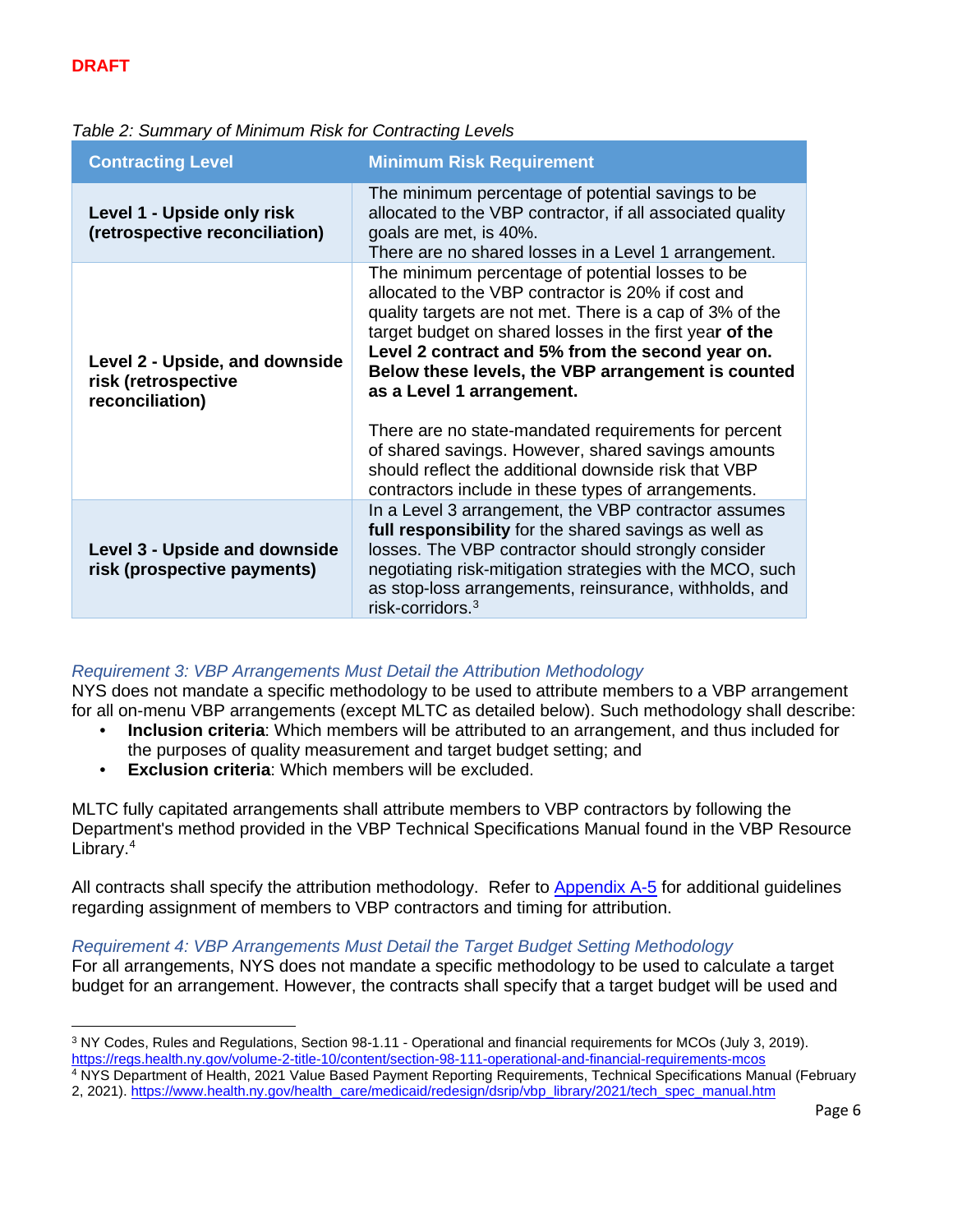the method of calculation, including the frequency of target budget rebasing. MCOs and VBP contractors with more than one line of business covered by one contract shall establish target budgets separately for each line of business contained within a contract. When calculating target budgets, providers are compared against their own historical costs. For additional guidelines and examples for the target budget setting process, please refer to [Appendix A-6.](#page-19-0)

## *Requirement 5: VBP Arrangements Must Detail the Quality Measures and Include At Least One Pay for Performance Category 1 Measure*

The list of quality measures to be used for the calculation of shared savings and losses shall be included in the contract. In the quality measures to be included, at least one Category 1 P4P quality measure shall be selected from the NYS-approved Quality Measure Sets<sup>5</sup>. For arrangement-specific quality measure requirements please refer to the **[Arrangement Specific](#page-8-0)** section. Additional information on the measure selection process carried out by the Clinical Advisory Groups (CAGs) can also be found in [Appendix A-8.](#page-21-0)

**Guideline:** NYS strongly encourages MCOs and VBP contractors to select quality measures that are appropriate for the population(s) being served within the contract. For example, MCOs and VBP contractors should include asthma quality measures if there is a high prevalence of asthma-related illness in the attributed population served. For members who require behavioral health services, MCOs and VBP contractors should consider quality measures beyond purely medication maintenance/adherence. Many members aspire to and require more than a bottom-line focus on taking medication and will benefit from additional evidence-based interventions to promote recovery.

# <span id="page-6-3"></span>*Requirement 6: Level 2 and 3 Agreements Shall Incorporate Social Determinants of Health*

VBP contractors in Level 2 or Level 3 agreements are required to implement at least one social determinant of health (SDH) intervention. VBP contractors shall select an SDH intervention that aligns with at least one of the five (5) key domains of social determinants of health, as outlined in the SDH Intervention Menu<sup>[6](#page-6-1)</sup> and VBP Subcommittee Recommendation Report:<sup>[7](#page-6-2)</sup> 1) Economic Stability, 2) Education, 3) Health and Healthcare, 4) Neighborhood and Environment, and 5) Social, Family, and Community Context. Interventions can focus on key areas such as:

- 1. Housing instability
- 2. Food insecurity
- 3. Transportation problems
- 4. Interpersonal safety and toxic stress
- 5. Health literacy and education
- 6. Economic instability

**Guideline:** NYS encourages providers in MCO networks to screen members as part of their social determinants intervention, using a validated social needs assessment, such as the core questions from

<span id="page-6-0"></span><sup>5</sup> NYS Department of Health, DSRIP - Value Based Payment (VBP) Resource Library, VBP Quality Measures: Measurement Year 2021[. https://www.health.ny.gov/health\\_care/medicaid/redesign/dsrip/vbp\\_library/](https://www.health.ny.gov/health_care/medicaid/redesign/dsrip/vbp_library/)

<span id="page-6-1"></span><sup>6</sup> NYS Department of Health, Value Based Payment (VBP) Resource Library, VBP Subcommittee Documents, SDH Intervention Menu.

[https://www.health.ny.gov/health\\_care/medicaid/redesign/sdh/sdh-vbp\\_library.htm](https://www.health.ny.gov/health_care/medicaid/redesign/sdh/sdh-vbp_library.htm)

<span id="page-6-2"></span><sup>7</sup> NYS Department of Health, VBP Subcommittee Recommendation Report, Appendix C.

[https://www.health.ny.gov/health\\_care/medicaid/redesign/dsrip/2016/docs/2016-feb\\_sub\\_comm\\_recommend\\_rpt\\_consol.pdf](https://www.health.ny.gov/health_care/medicaid/redesign/dsrip/2016/docs/2016-feb_sub_comm_recommend_rpt_consol.pdf)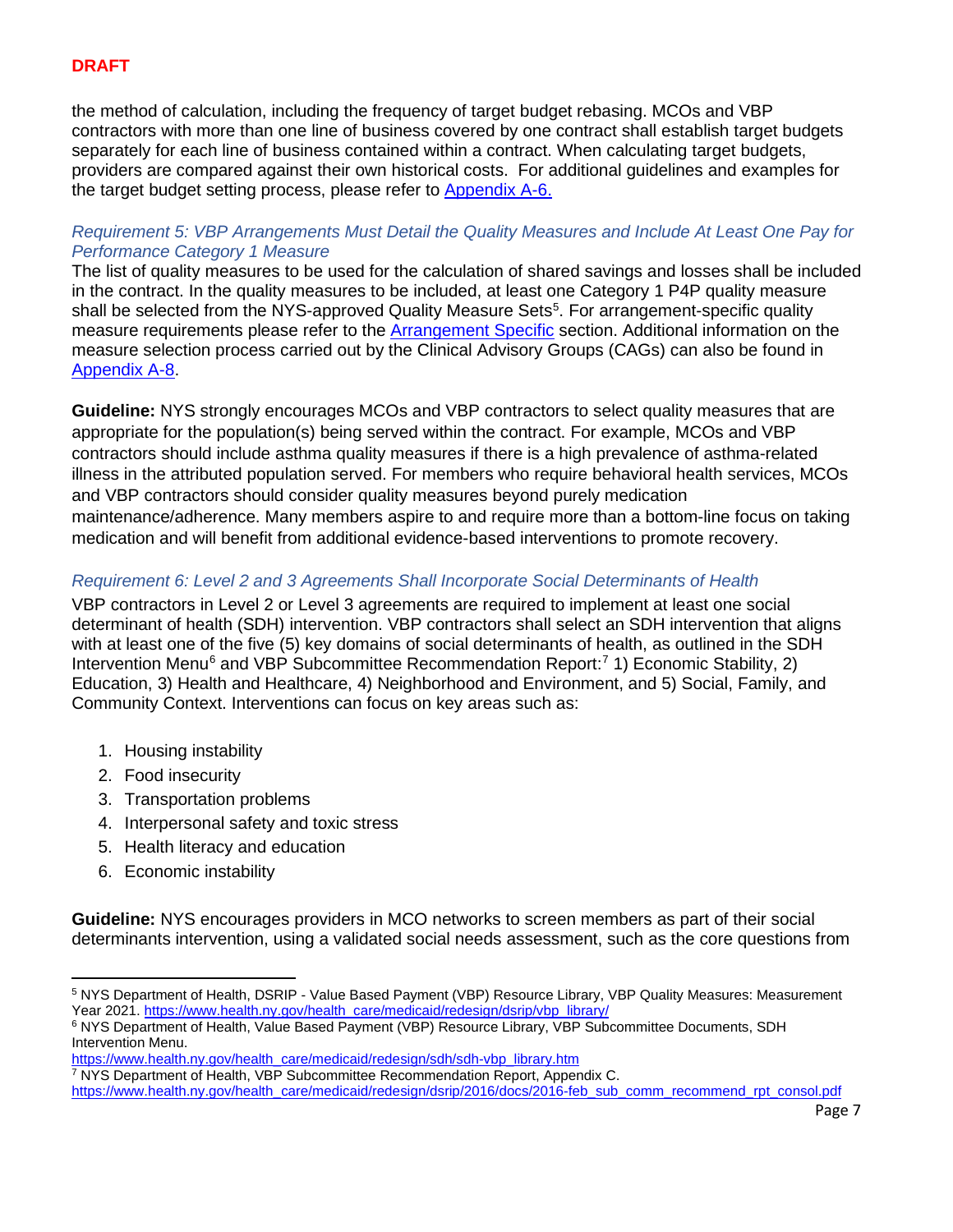the Accountable Health Communities (AHC) Health-Related Social Needs (HRSN) Screening Tool<sup>[8](#page-7-0)</sup>, and to use corresponding social determinant of health z-codes.

MCOs contracting in a VBP Level 2 arrangement must share the costs and responsibilities associated with the investment, development, and implementation of the intervention(s) with the VBP contractor. For Level 3 arrangements, the VBP contractor is expected to solely take on the responsibilities and financial risk associated with the SDH intervention(s).

Since service providers engaged in a VBP arrangement—such as Community Based Organizations (CBOs), who successfully address SDH at both member and community levels—may not see savings in the short term, they shall be incentivized by MCOs upfront to identify one (or multiple) social determinant(s) and be financially rewarded for addressing them. In the instance where a CBO is implementing the SDH intervention, the CBO entity must receive startup funds or seed money in addition to payment for services rendered. To ensure that funding investments are put toward addressing SDH, all recipients of this funding will need to rep ort on fund utilization to NYSDOH.

It is also recommended that VBP contractors incorporate the patient perspective in quality measurement and improvement (e.g., through Patient Reported Outcome Measures). Providers may utilize Patient Reported Outcome Measures (PROMs) in their practice, using tools to assess the member's symptoms, functional status, and quality of life. The selection can be based on information including, but not limited to: SDH screening of individual members, member health goals, the impact of SDH on their health outcomes, as well as an assessment of community needs and resources. The contractors should also create a report explaining a measurable reason why the SDH was selected and identify metrics that will be used to track its success, and report back to NYS. MCOs and VBP contractors will continue to use the SDH Intervention & CBO Contracting Template to report this information to NYS.<sup>[9](#page-7-1)</sup> VBP Contractors and MCOs are also encouraged to measure success of the SDH programs implemented. Using the **Social Determinants of Health Intervention Status Report Template[10](#page-7-2)**, MCOs and VBP Contractors in Level 2 and 3 arrangements must report information to the State on an annual basis on the: evaluation, quality measurement outcomes, spending, and success of the programs implemented.

# *Requirement 7: Level 2 and 3 VBP Arrangements Shall Include At Least One Not-for-Profit Organization / CBO*

All Level 2 and 3 VBP arrangements shall include a minimum of one not-for-profit Community Based Organization (CBO). This requirement does not preclude VBP contractors from including more than one CBO in an arrangement to address one or more social determinants of health.

A CBO is defined a not-for-profit corporation, charitable organization that works at the local level to meet community needs. CBO is a social service organization or non-for-profit organization that is registered as a 501(c)(3).

<https://innovation.cms.gov/files/worksheets/ahcm-screeningtool.pdf>

<span id="page-7-2"></span>[https://www.health.ny.gov/health\\_care/medicaid/redesign/sdh/sdh-vbp\\_library.htm](https://www.health.ny.gov/health_care/medicaid/redesign/sdh/sdh-vbp_library.htm)

<span id="page-7-0"></span><sup>8</sup> Centers for Medicare & Medicaid Services, The Accountable Health Communities Health-Related Social Needs Screening Tool.

<span id="page-7-1"></span><sup>9</sup> NYS Department of Health, SDH and CBO Contracting Documents for Managed Care Organizations (MCOs) and Providers.<br>https://www.health.ny.gov/health\_care/medicaid/redesign/dsrip/vbp\_library/docs/sdh\_intervention\_cbo\_contrac 10 NYS Department of Health, Value Based Payment (VBP) Resource Library, SDH and CBO Contracting Documents for Managed Care Organizations (MCOs) and Providers, VBP - SDH Intervention Status Report Template.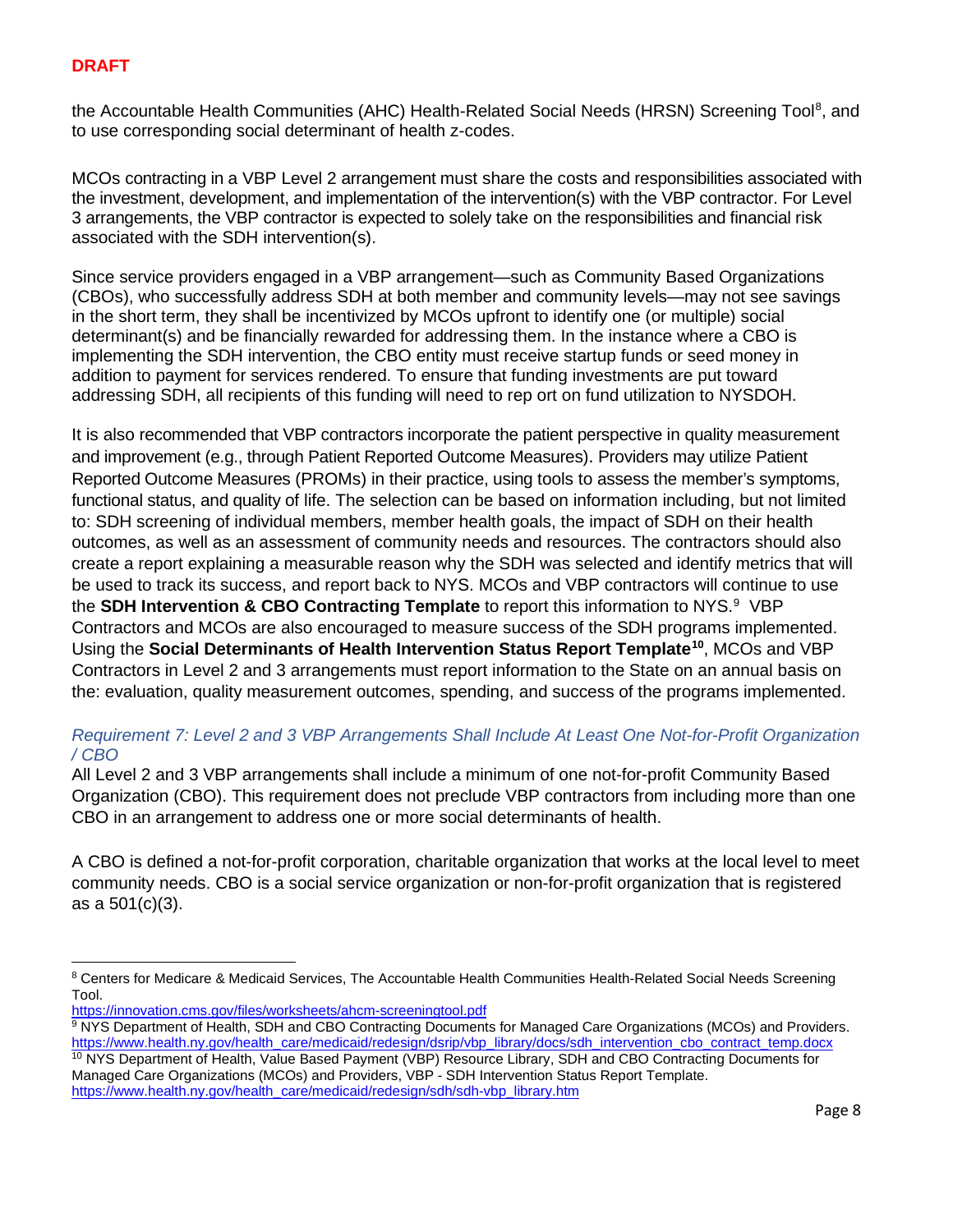# <span id="page-8-0"></span>2.2. Arrangement Specific Requirements: Total Cost of Care for General Population

## Requirement 1: TCGP *Arrangements Must Include At Least One Category 1 Measure for Each Applicable Domain*

MCOs (excluding MLTC plans) that execute a TCGP VBP arrangement must base shared savings and risk distribution on quality measures that include at least one Category 1 P4P measure from each of the following domains located in the TCGP Quality Measure Set:<sup>[11](#page-8-1)</sup>

- Primary Care
- Mental Health
- Substance Use Disorder
- HIV/AIDS
- **Maternity**
- Children

TCGP VBP arrangements that exclude Maternity, Children, or HIV/AIDS are not required to include quality measures from the Maternity, Children, or HIV/AIDS quality measure set domains, respectfully. TCGP arrangements that exclude HARP members are still required to include quality measures from the Primary Care, Mental Health, and Substance Use Disorder quality measure domains, in addition to the Maternity, Children, and HIV/AIDS domains if these latter populations are included.

# *Requirement 2: For Professional-Led TCGP VBP Arrangements, Hospitals May Obtain Shared Savings by Satisfying Objectives Across Three Criteria*

To define the expected level of cooperation between professional-led VBP contractors and downstream hospitals, three main criteria (listed in Table 3) serve as a statewide standard in determining equitable shared savings in TCGP VBP arrangements. If the hospitals meet all three criteria and savings are generated in the VBP arrangements, the hospitals should receive an equitable portion of the savings depending on the arrangement VBP Level.

| <b>Category</b>                        | <b>Detail</b>                                                                                                                                                                                                                                                                                                                                                                                                                                                                                                                                                                                                                                              |
|----------------------------------------|------------------------------------------------------------------------------------------------------------------------------------------------------------------------------------------------------------------------------------------------------------------------------------------------------------------------------------------------------------------------------------------------------------------------------------------------------------------------------------------------------------------------------------------------------------------------------------------------------------------------------------------------------------|
| <b>Data</b>                            | Provide real-time direct data feeds to professional-led VBP contractors for                                                                                                                                                                                                                                                                                                                                                                                                                                                                                                                                                                                |
| <b>Management and</b>                  | emergency room utilization, admissions, and discharges (including behavioral                                                                                                                                                                                                                                                                                                                                                                                                                                                                                                                                                                               |
| <b>Data Sharing</b>                    | health and substance use).                                                                                                                                                                                                                                                                                                                                                                                                                                                                                                                                                                                                                                 |
| Innovation and<br><b>Care Redesign</b> | Fulfill at least one of the three following measures:<br>Develop standardized care plans based on evidenced-based guidelines and<br>practices to reduce inappropriate variation in the organization for at least one<br>of the following service areas: high-cost imaging, emergency room care,<br>oncology treatment, diagnostic testing, behavioral health treatment, substance<br>use treatment, etc.<br>Enhance care transitions to post-acute settings such as mental health<br>treatment facilities, substance use disorder treatment facilities, Skilled Nursing<br>Facilities, home, etc. to reduce readmission rates and potential complications. |
|                                        |                                                                                                                                                                                                                                                                                                                                                                                                                                                                                                                                                                                                                                                            |

*Table 3: Criteria for determining Cooperation in Level 1 and 2 TCGP arrangements*

<span id="page-8-1"></span><sup>11</sup> NYS Department of Health, DSRIP - Value Based Payment (VBP) Resource Library, 2021 TCGP Quality Measure Set. https://www.health.ny.gov/health\_care/medicaid/redesign/dsrip/vbp\_library/quality\_measures/2021/tcgp\_gms.htm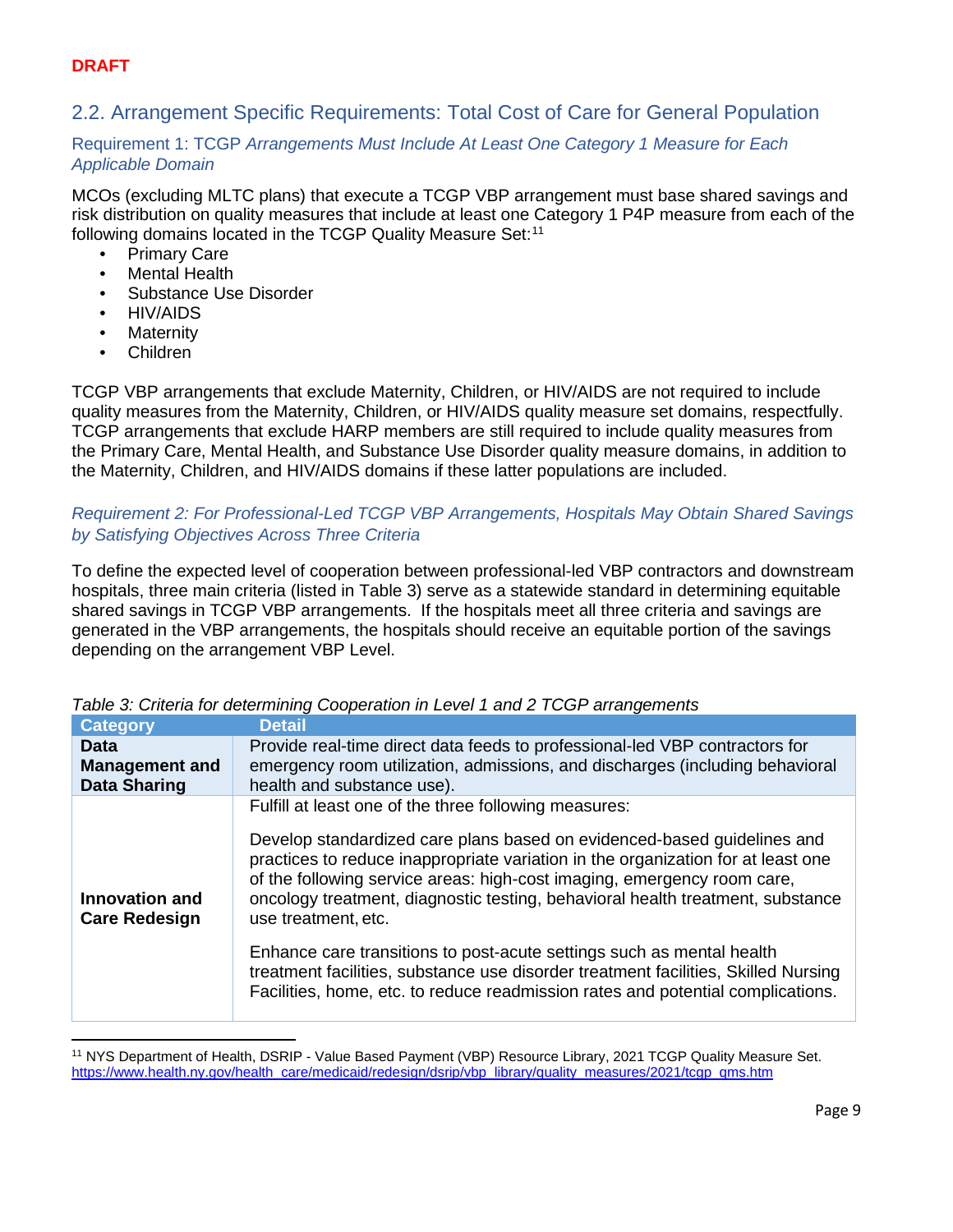|                    | Implementation of palliative care and collaboration with hospice. |
|--------------------|-------------------------------------------------------------------|
| <b>Quality and</b> | Collaborate with professional-led VBP contractors on CAG-approved |
| Engagement         | measures.                                                         |

# <span id="page-9-0"></span>2.3 Arrangement Specific Requirements: Fully Capitated MLTC

VBP goals and requirements for fully capitated plans in MLTC are the same as those that apply to fully capitated Medicaid Mainstream Managed Care, which include meeting requirements for inclusion of SDH and CBO in Level 2 and 3 VBP arrangements, as outlined in [General Requirements 6 and 7.](#page-6-3)

#### *Requirement: MLTC Fully Capitated Arrangements Must Include At Least Two Category 1 P4P Quality Measures*

The contract must list quality measures agreed upon for calculating shared savings and losses. At least two (2) Category 1 P4P quality measures must be selected from the Medicaid Advantage Plus (MAP) or Program of All-Inclusive Care for the Elderly (PACE) measure set (based, respectively, on the line of business being contracted) located in the MAP or PACE Quality Measure Set. [12](#page-9-2)

*Note: As of December 2021: Due to COVID-19 and the current public health emergency, the calculation of the MLTC VBP Category 1 measures, except for the Potentially Avoidable Hospitalization (PAH) measure, is not currently possible. As a result, both parties, plan, and provider, should pre-plan how to evaluate VBP contracts with only PAH available. The other VBP Category 1 measures can be included once the Department resumes processing.*

# <span id="page-9-1"></span>2.3.1 Guidelines for Partially Capitated MLTC

Given the initiatives to promote integrated care for dual eligible populations and their impact on MLTC Partial Capitation (MLTCP) plans from the SFY 2020-21 Enacted Budget, NYS encourages MLTCP plans to examine the outcomes and impacts of their current VBP contracts upon expiration and to make an informed determination as to whether such arrangements should be renewed or expanded, or whether to enter new VBP arrangements. Beyond this encouragement, NYS is not imposing any broader expectations on MLTCP plans and understands that determinations will be made individually by MLTCP plans in collaboration with their providers.

#### *Definitions: Partially Capitated MLTC Arrangements Should Include Certain Measures for Level 1 or 2 VBP, if Pursued*

For partially capitated MLTC plans, a Level 1 VBP arrangement with a VBP contractor includes the following:

- Potentially Avoidable Hospitalization (PAH) measure, and
- Performance-based quality bonus between an MLTC Partial Plan and a VBP contractor that is based on meeting performance targets

For partially capitated MLTC plans, a Level 2 VBP arrangement with a VBP contractor includes a:

<span id="page-9-2"></span><sup>&</sup>lt;sup>12</sup> NYS Department of Health, DSRIP - Value Based Payment (VBP) Resource Library, 2021 VBP MAP Quality Measure Set. [https://www.health.ny.gov/health\\_care/medicaid/redesign/dsrip/vbp\\_library/quality\\_measures/2021/map\\_qms.htm;](https://www.health.ny.gov/health_care/medicaid/redesign/dsrip/vbp_library/quality_measures/2021/map_qms.htm) and 2021 PACE Quality Measure Set.

https://www.health.ny.gov/health\_care/medicaid/redesign/dsrip/vbp\_library/guality\_measures/2021/pace\_gms.htm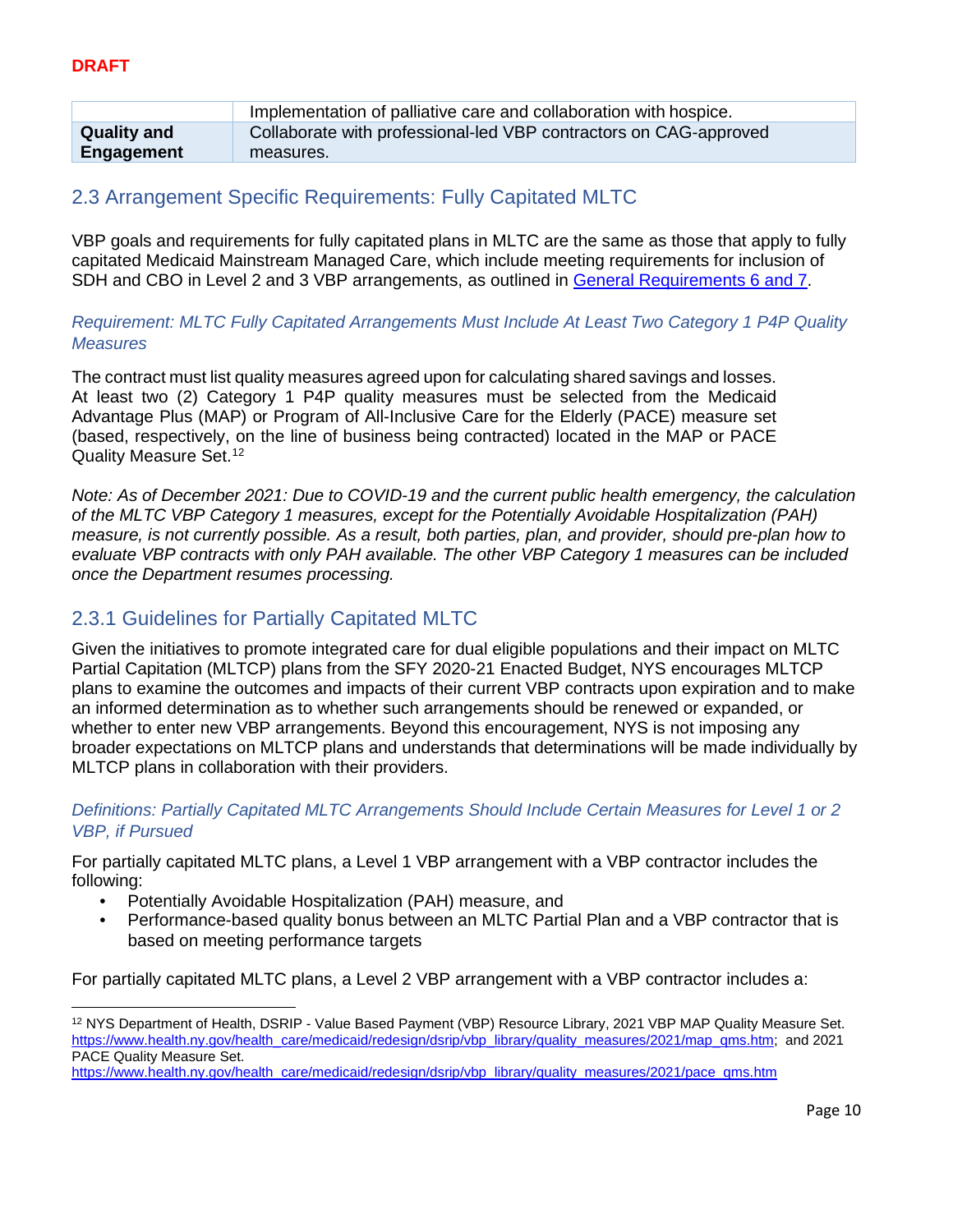- Potentially Avoidable Hospitalization measure and at least one other MLTC quality measure recommended by the MLTC CAG and approved by NYS, and
- Minimum percentage of potential risk allocated to a provider is at least 1% of total annual expenditures in the contract between the plan and provider, and
- Social Determinant of Health and Community Based Organization requirements outlined in General Requirement 6 and 7.

# <span id="page-10-0"></span>2.4 Off-Menu VBP Arrangement Requirements

Off-menu VBP arrangements enable MCOs and the interested VBP contractors to flexibly define arrangements for specific market needs that are not covered by the on-menu definitions. An off-menu arrangement contract evaluation will be triggered if the proposed VBP contract:

- Is a modified version of one of the standard arrangements outlined in 2.1 General VBP [Contracting Requirements;](#page-3-1)
- Does not commit to reporting on all required quality measures for that respective arrangement.

Off-menu VBP arrangements will not require separate approval from NYS beyond the off-menu contract evaluation process.

While there is a large amount of flexibility for MCO and VBP contractors to design off-menu VBP arrangements, the following sections describe the requirements to which all off-menu arrangements must adhere.

### *Requirement 1: Off-Menu VBP Arrangements Must Adhere to the Shared Savings and Losses Requirements for Standard VBP Arrangements*

All submitted off-menu VBP arrangements must align with the shared savings and losses outlined for each VBP level in [Appendix A-4.](#page-17-0)

# *Requirement 2: Off-Menu VBP Arrangements Must Support the Roadmap's Quality and Cost Goals Across Four Criteria*

Any off-menu arrangement will be submitted to a review across four criteria:

#### *Requirement 2.1: Off-menu VBP arrangements shall focus on conditions and subpopulations that address community needs but are not otherwise addressed by a VBP arrangement in the Roadmap.*

MCOs and VBP contractors are invited to focus on conditions and subpopulations that are locally relevant yet not identified as such by the VBP Roadmap. Off-menu arrangements are not intended to be used for making variations to the VBP arrangements that have been prioritized by NYS.

*Example of an acceptable off-menu option:*

• An arrangement that focuses on a bundle or subpopulation that has significant local impact would satisfy this requirement. For example, a cancer treatment arrangement in an area with poor outcomes for cancer patients would constitute a potentially acceptable off-menu arrangement.

#### *Requirement 2.2: Off-menu VBP arrangements shall be member-centric*

All VBP arrangements shall be member-centric and span the full continuum of care as appropriate for the target condition or subpopulation. The VBP arrangements outlined in the Roadmap offer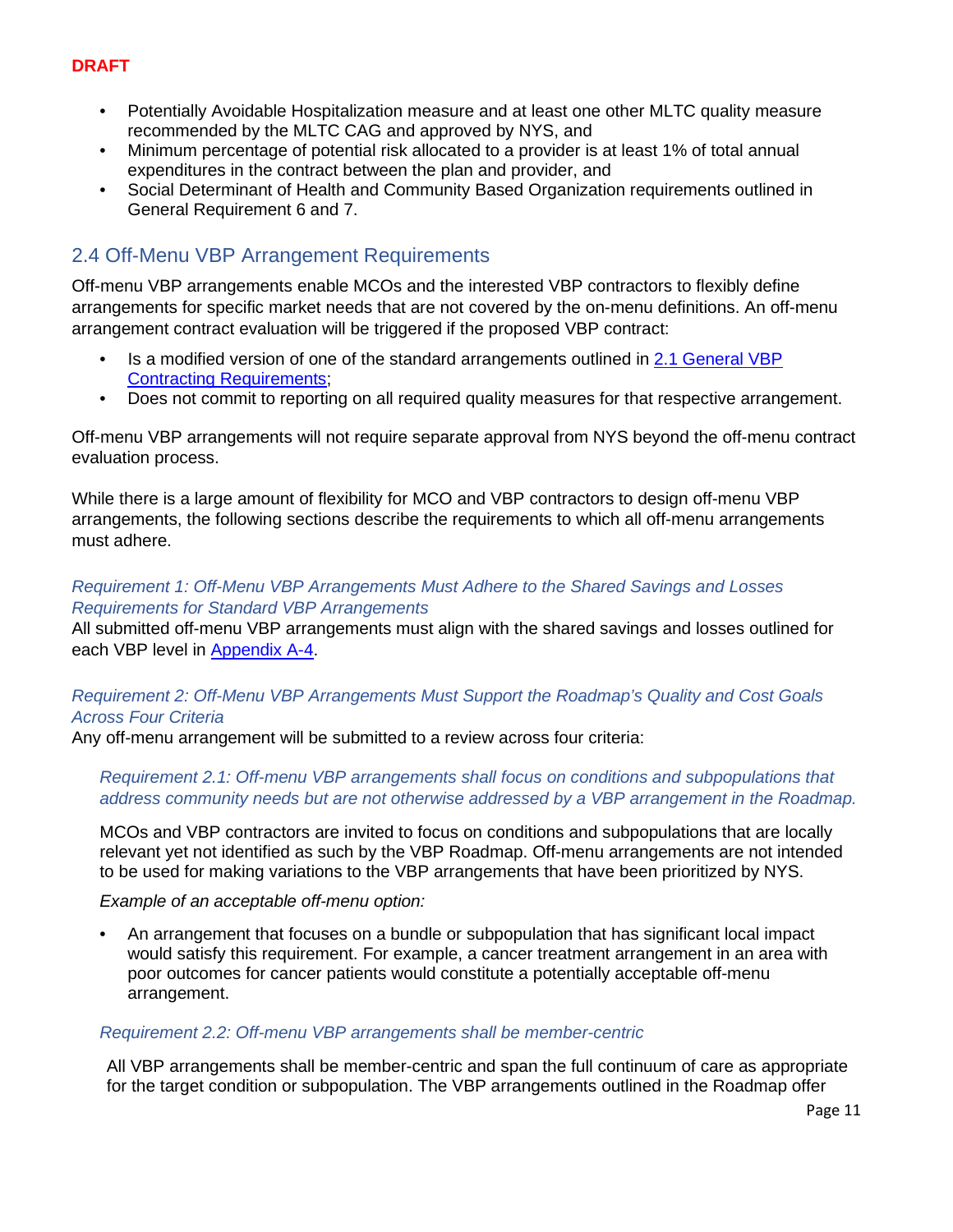clear examples. "Costs" and "outcomes" are measured across the entire spectrum of the care services.

*Example of an acceptable off-menu option:*

• A TCGP arrangement that excludes dental services but does include the continuum of covered services for all members eligible for mainstream managed care would satisfy this criterion, as dental services are outside of the set of covered services for these members.

*Examples of unacceptable off-menu options:* 

- A TCGP arrangement that excludes hospital costs would not satisfy this criterion. Emergent and tertiary care services are a necessary component of the continuum of care for the general Medicaid population due to the variability and unpredictability of medical needs.
- A Maternity Care arrangement that excluded obstetric services would fail this criterion. Obstetric services are a core component of the support provided to this cohort, and an arrangement that omitted these services would be unable to provide adequate care to its members.

#### *Requirement 2.3: Off-menu VBP arrangements must include payment tied to both components of "value": the quality and cost of the care delivered*

VBP contractors take responsibility for the total costs and quality delivered to the patient included in the arrangement. These total costs, as well as the quality-based process/outcome measures, need to be clearly defined. Both the VBP arrangement definition as well as the outcomes need to be available to stakeholders, to stimulate uptake by other providers and MCOs, if desired. MCOs will need to report their scores to the Office of Quality and Patient Safety (OQPS) on the quality metrics as is the case for on-menu VBP arrangements.

## *Requirement 2.4: Off-menu VBP arrangements should utilize standard definitions and quality measures*

The arrangement definitions and quality measures appearing in the Roadmap and annual Quality Measure Sets<sup>13</sup>, respectively, should be implemented consistently across the state.

Variations on the defined arrangements may be allowable but will be reviewed and approved by the Department. These variations may include adjustments to target population parameters, covered services, or performance measures.

*Examples of potentially acceptable off-menu options:* 

- An arrangement that proposes excluding one or more subpopulations from the Total Care for General Population arrangement in the short term to expedite their ability to implement a VBP contract.
- A HARP arrangement that includes new quality measures that have been developed after the HARP CAG report was published and that will assist the VBP contractor in monitoring outcomes in an enhanced manner.

*Note: the consistency of quality measures across similar arrangements statewide is an important aspect of monitoring the progress and results of the VBP program. VBP Arrangements should not omit quality measures recommended by the CAGs. Alternative quality measures outside of* 

<span id="page-11-0"></span><sup>13</sup> NYS Department of Health, DSRIP - Value Based Payment (VBP) Resource Library, VBP Quality Measures: Measurement Year 2021[. https://www.health.ny.gov/health\\_care/medicaid/redesign/dsrip/vbp\\_library/](https://www.health.ny.gov/health_care/medicaid/redesign/dsrip/vbp_library/)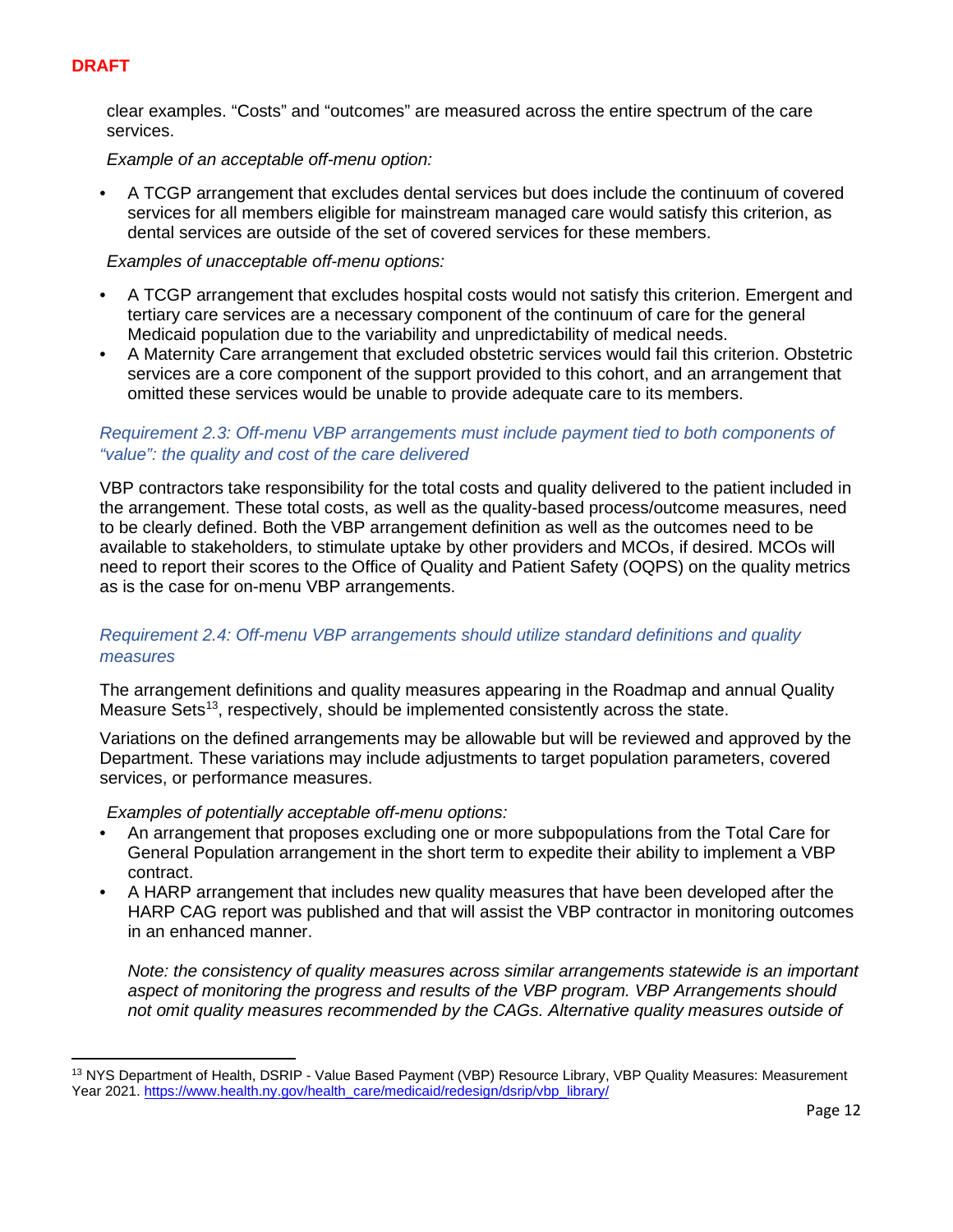*those recommended by the CAGs will be considered as long as they are consistent with the aims of the VBP program and are supported by a compelling argument for their use.*

*Examples of potentially unacceptable off-menu options:* 

• An arrangement that omits CAG-recommended quality measures without approved rationale and/or inclusion of approved alternatives.

*Note: the integration of primary care and behavioral health care is core to the aims of enhanced patient-centered care and therefore the separation of primary care and behavioral health will not be an acceptable example of an exclusion for the TCGP arrangement.* 

# <span id="page-12-0"></span>2.5 Reporting (Deliverable) Requirements

## *Requirement 1: MCO Shall Report All Required VBP Quality Measures to NYS*

The statewide VBP definitions and VBP quality measures have been set based on national standards and the recommendations from the Clinical Advisory Groups and the Technical Design Subcommittees. MCOs shall report these VBP measures to NYS and they will calculate claims-based measures as necessary. Where discrepancies exist between the Quality Assurance Reporting Requirement (QARR) measure set and the VBP arrangement-specific measures, NYS may modify the VBP measure set to optimally align how MCOs are scored.

For on-menu contracts, all agreed upon Category 1 quality measures (P4P as well as any applicable pay for reporting [P4R]) approved by NYS must be reported. If at least one (1) reportable Category 1 measure is missing, this arrangement will be considered off-menu and will be reviewed by the Off-Menu Committee.

For MLTC Fully Capitated arrangements, NYS mandates the reporting of all required P4R measures at the contract level, which can be found in the MAP and PACE quality measure set.<sup>[14](#page-12-1)</sup> If at least one (1) required P4R measure is missing, this arrangement will be considered off-menu and will be reviewed by the Off-Menu Committee.

Inclusion of measure reporting requirements beyond Category 1 is optional. To assist in the reporting process, the VBP Technical Specifications Manual should be referenced as a guiding document[.15](#page-12-2)

**Guideline:** MCOs are encouraged to standardize quality measure reporting with VBP contractors to enable provider and MCO partnerships to improve the quality of care. Such consistency enables transparency in performance between MCOs and VBP contractors, adequate monitoring of the quality and expenditures of the overall Medicaid system, and significantly reduces the administrative burden for both MCOs and VBP contractors. Especially for smaller VBP contractors, varying definitions of a VBP arrangement between MCOs and/or differences in reporting requirements could cripple their ability to fulfil their role.

<span id="page-12-1"></span><sup>14</sup> NYS Department of Health, DSRIP - Value Based Payment (VBP) Resource Library, VBP Quality Measures: Measurement Year 2021[. https://www.health.ny.gov/health\\_care/medicaid/redesign/dsrip/vbp\\_library/](https://www.health.ny.gov/health_care/medicaid/redesign/dsrip/vbp_library/)

<span id="page-12-2"></span><sup>15</sup> NYS Department of Health, 2021 VBP Reporting Requirements, 2021 Technical Specifications Manual (February 2, 2021). [https://www.health.ny.gov/health\\_care/medicaid/redesign/dsrip/vbp\\_library/2021/tech\\_spec\\_manual.htm](https://www.health.ny.gov/health_care/medicaid/redesign/dsrip/vbp_library/2021/tech_spec_manual.htm)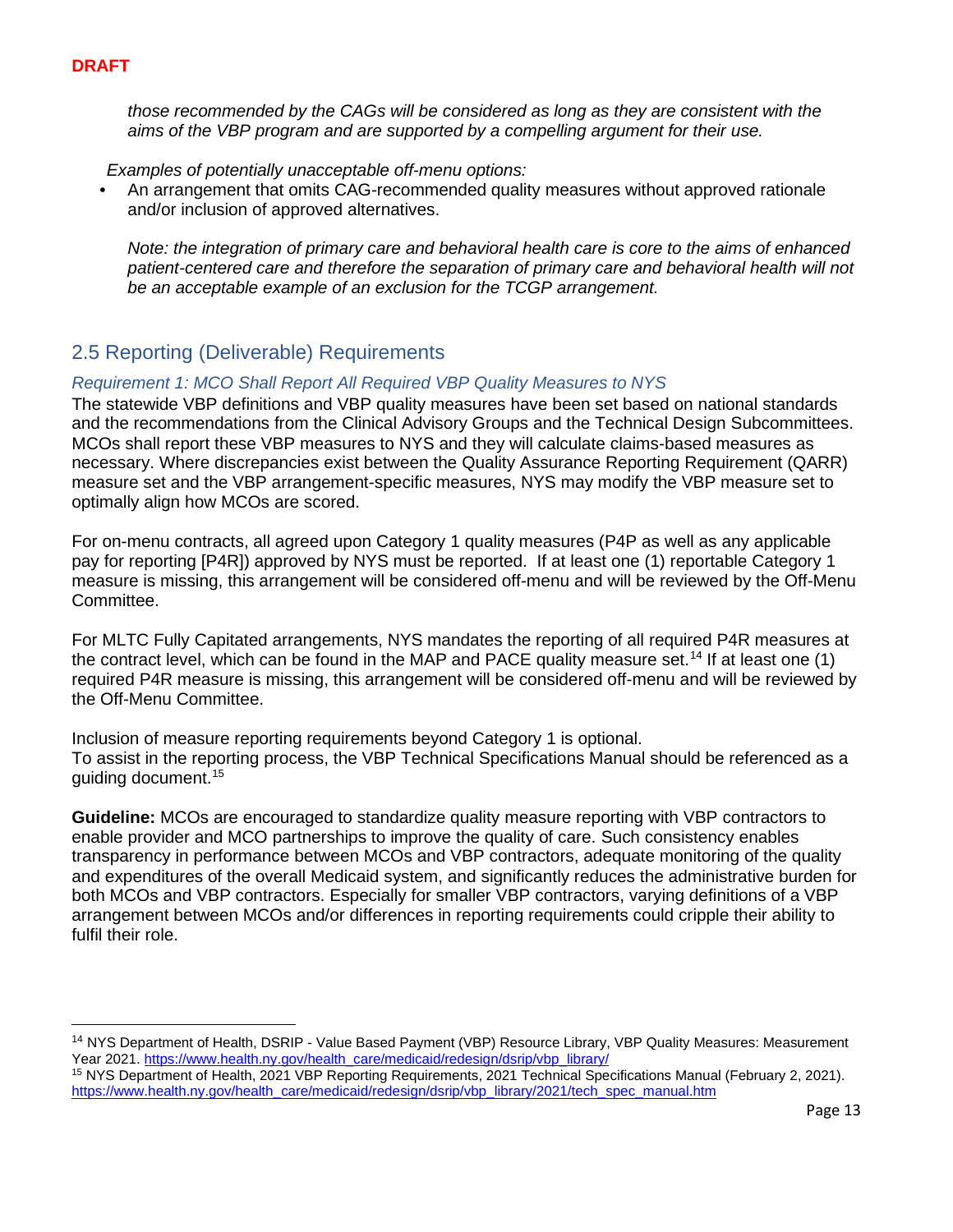# *Requirement 2: Social Determinants of Health Investments Shall be Reported Through the Appropriate Template*

All recipients of SDH-targeted funding shall report on fund utilization to NYS using the Social Determinants of Health Intervention Status Report template.<sup>[16,](#page-13-3)[17](#page-13-4)</sup> Information requested in the template includes quality measurement outcomes, spending, and success of the programs implemented. The expenses for SDH interventions being implemented within the VBP contract for which the MCO is making the investment shall be included in "Other Medical" on the Medicaid Managed Care Operating Report (MMCOR) and MLTC Reporting Requirements (MLTCRR).

# <span id="page-13-0"></span>**3. Supporting Documents and Available Data Resources**

# <span id="page-13-1"></span>3.1 Supporting Documents

NYS has created supporting documents to assist MCOs and VBP contractors in their VBP contracting process. These documents include:

- Contracting Checklists<sup>[18](#page-13-5)</sup>
- Model Contract Templates<sup>[19](#page-13-6)</sup><br>• Provider Contract Guidelines
- Provider Contract Guidelines<sup>[20](#page-13-7)</sup>

Once contracts are ready for submission, they can be submitted to NYS through the Division of Health Plan Contracting and Oversight as follows:

Managed long term care plans: [MLTCcontract@health.ny.gov](mailto:MLTCcontract@health.ny.gov) All other MCOs: [contract@health.ny.gov](mailto:contract@health.ny.gov)

# <span id="page-13-2"></span>3.2 Data & Analytics Tools

NYS has a vested interest in making data more accessible to VBP contractors and MCOs alike. Towards that end, NYS has created analytic tools with the purpose of underscoring the importance of exchanging frequent, accurate, and timely data between stakeholders, as well as helping VBP contractors and MCOs get valuable information that could be useful before and during the contract negotiation process. Future efforts will continue to explore avenues toward achieving these factors to facilitate meaningful data sharing among its stakeholders. Below is a list of the data tools that are currently available:

- **Medicaid Analytics and Performance Portal (MAPP) Version 2:** 
	- o The MAPP tool allows users to review statewide and regional benchmarks for MCO performance across a variety of measures including efficiency (cost) and quality

- <span id="page-13-4"></span><sup>17</sup> Recipients of Accountable Health Communities awards will also be eligible to participate.
- <span id="page-13-5"></span><sup>18</sup> NYS Department of Health, VBP On-Menu Checklist menu items (January 2020). [https://www.health.ny.gov/health\\_care/managed\\_care/hmoipa/hmo\\_ipa.htm](https://www.health.ny.gov/health_care/managed_care/hmoipa/hmo_ipa.htm)

<span id="page-13-3"></span><sup>16</sup> NYS Department of Health, Value Based Payment (VBP) Resource Library, SDH and CBO Contracting Documents for Managed Care Organizations (MCOs) and Providers, VBP - SDH Intervention Status Report Template. [https://www.health.ny.gov/health\\_care/medicaid/redesign/sdh/sdh-vbp\\_library.htm](https://www.health.ny.gov/health_care/medicaid/redesign/sdh/sdh-vbp_library.htm)

<span id="page-13-6"></span><sup>19</sup> NYS Department of Health, Medicaid Managed Care/ Family Health Plans/ HIV Special Needs Plan/ Health and Recovery Plan Model Contract (March 1, 2019).

<span id="page-13-7"></span>[https://www.health.ny.gov/health\\_care/managed\\_care/docs/medicaid\\_managed\\_care\\_fhp\\_hiv-snp\\_model\\_contract.pdf](https://www.health.ny.gov/health_care/managed_care/docs/medicaid_managed_care_fhp_hiv-snp_model_contract.pdf) <sup>20</sup> NYS Department of Health, Provider Contract Guidelines for Article 44 MCOs, IPAs, and ACOs (April 1, 2017). [https://www.health.ny.gov/health\\_care/managed\\_care/hmoipa/docs/guidelines.pdf](https://www.health.ny.gov/health_care/managed_care/hmoipa/docs/guidelines.pdf)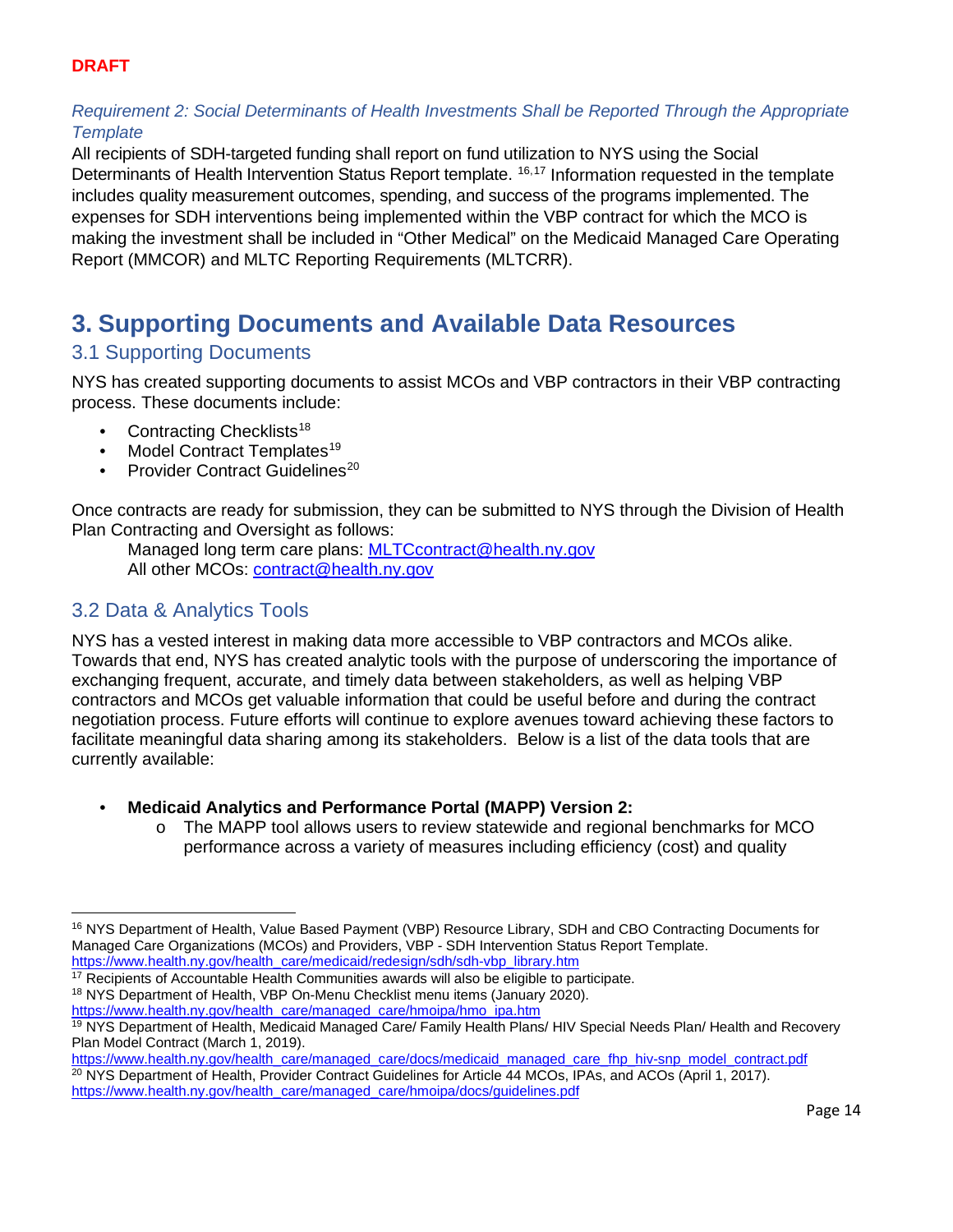- o Additional information on the MAPP tool is available on the MAPP Access Process webpage $^{21}$  $^{21}$  $^{21}$
- **Coming Soon**:
	- o NYS is developing public-facing dashboards that will allow users to look more closely at the cost and quality performance of the Medicaid membership. The tools will use statedefined attribution to link members, primary care physicians (PCPs), and MCOs, and allow for custom benchmarking by line of business, region, and VBP subpopulation type, among others. Release of these dashboards will be promoted through the Medicaid Redesign Team listserv<sup>[22](#page-14-3)</sup>.

For additional questions about data availability and tools, please contact the NYS DOH VBP email at: [vbp@health.ny.gov.](mailto:vbp@health.ny.gov) Additional tools may be developed by NYS to continue reporting on VBP performance and putting actionable data into the hands of MCOs and VBP contractors to support development of VBP arrangements. As the need for additional data sources arises, NYS will communicate these needs with MCOs and/or VBP contractors.

Lastly, NYS will work with stakeholders to improve the quality of data provided by service providers to plans and from plans to NYS, as this data is foundational for the measurement of quality and costs. Poor quality data delivery may be financially penalized.

# <span id="page-14-0"></span>**4. Appendix**

# <span id="page-14-1"></span>A-1 Glossary of Terms

Attribution – Process used to determine which members a VBP contractor will be responsible for (in terms of quality outcomes and costs) under a VBP arrangement.

Clinical Advisory Groups – CAGs review the care bundle design and subpopulation definitions most relevant to NYS Medicaid. The CAGs make recommendations to NYS on quality measures, data, and support required for providers to be successful, and addressed other implementation details related to specific VBP arrangements, including bundles (episode-based) and subpopulations.

Episodic Care Services – Utilized for circumscribed periods of time when people require more specialized services for a specific health problem or condition. Within the Medicaid VBP arrangement types, maternity care may be the best example; for elderly members, hip and knee replacement episodes are the most prevalent examples. These services, which may involve a single service or combination of services across the continuum of care, should be tightly integrated with multidisciplinary teams working with evidence- based care pathways, organized around these members' specific needs, resources (including community resources), and cultural sensitivities.

Line of Business –The product offered by an MCO such as Medicaid (Mainstream), Commercial, HARP, and HIV/SNP.

<span id="page-14-3"></span><span id="page-14-2"></span><sup>21</sup> NYS Department of Health, What do I need to do to get MAPP access? (February 2016) [https://www.health.ny.gov/health\\_care/medicaid/redesign/dsrip/2016/mapp\\_access\\_process.htm](https://www.health.ny.gov/health_care/medicaid/redesign/dsrip/2016/mapp_access_process.htm) <sup>22</sup> NYS Department of Health, Medicaid Redesign Team (MRT) LISTSERV. [https://www.health.ny.gov/health\\_care/medicaid/redesign/listserv.htm](https://www.health.ny.gov/health_care/medicaid/redesign/listserv.htm)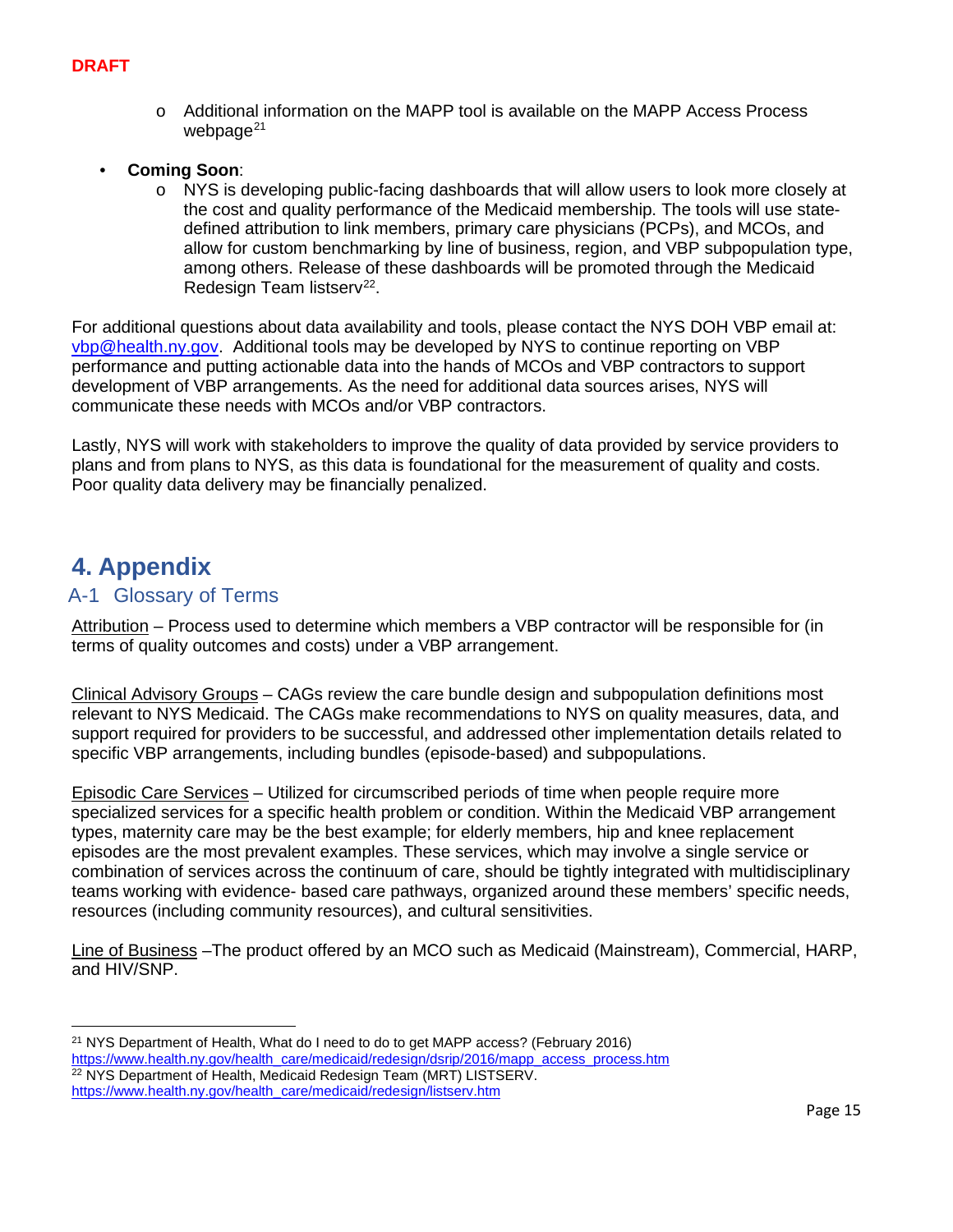Mainstream MCO – Refers to a health plan that offers the Mainstream Medicaid Managed Care line of business.

Managed Care Organization (MCO) – Refers to a health maintenance organization ("HMO") or prepaid health service plan ("PHSP") certified under Article 44 of the PHL.

Medicaid Managed Care (MMC) - Unless otherwise specified, includes HIV SNP and HARPs.

Program of All-Inclusive Care for the Elderly – A subset of the fully capitated products in MLTC, PACE provides comprehensive medical and social services to certain fr]ail, community-dwelling individuals, ages 55 and older, and eligible for nursing home care, most of whom are dually eligible for Medicare and Medicaid benefits.

Specialized Continuous Care Services – Required for those individuals who require ongoing, dedicated, and specialized interdisciplinary services for their health problem(s) or condition(s). This type of care can involve both evidence-based specialty care for individual conditions (e.g., Diabetes, Chronic Obstructive Pulmonary Disease (COPD), Serious Mental Illness (SMI) and/or Substance Use Disorders (SUD), as well as care for severely co-morbid and/or subpopulations (e.g., HARP and MLTC/Fully Integrated Duals Advantage (FIDA) populations, members with significant developmental disabilities and members with HIV/AIDS). For the latter groups of members, personalized goal setting and intensive care coordination become more dominant than disease management. In both examples of care, a focus on maximizing a member's capability for self-management and personal autonomy in the most integrated settings (e.g., home and community) appropriate to a person's needs is central.

VBP Contractor – An entity that contracts VBP arrangements with an MCO. A VBP contractor can be an Accountable Care Organization (ACO), an Independent Practice Association (IPA), or an individual service provider (either assuming all responsibility and upside/downside risk or subcontracting with other service providers).

# <span id="page-15-0"></span>A-2 Value Based Payment Reform Guiding Principles

The original NYS VBP Roadmap and the subsequent updates are guided by the following principles of payment reform:

- Be transparent and fair, increase access to high-quality health care services in the appropriate setting, and create opportunities for both payers and providers to share savings generated if agreed upon benchmarks are achieved.
- Be scalable and flexible to allow all providers and communities (regardless of size) to participate, reinforce health system planning, and preserve an efficient and essential community provider network.
- Allow for a flexible, multi-year phase-in to recognize administrative complexities, including system requirements (i.e., Information Technology).
- Align payment policy with quality goals.
- Reward improved performance as well as continued high performance.
- Incorporate a strong evaluation component and technical assistance to assure successful implementation.
- Engage in strategic planning to avoid the unintended consequences of price inflation, particularly in the commercial market.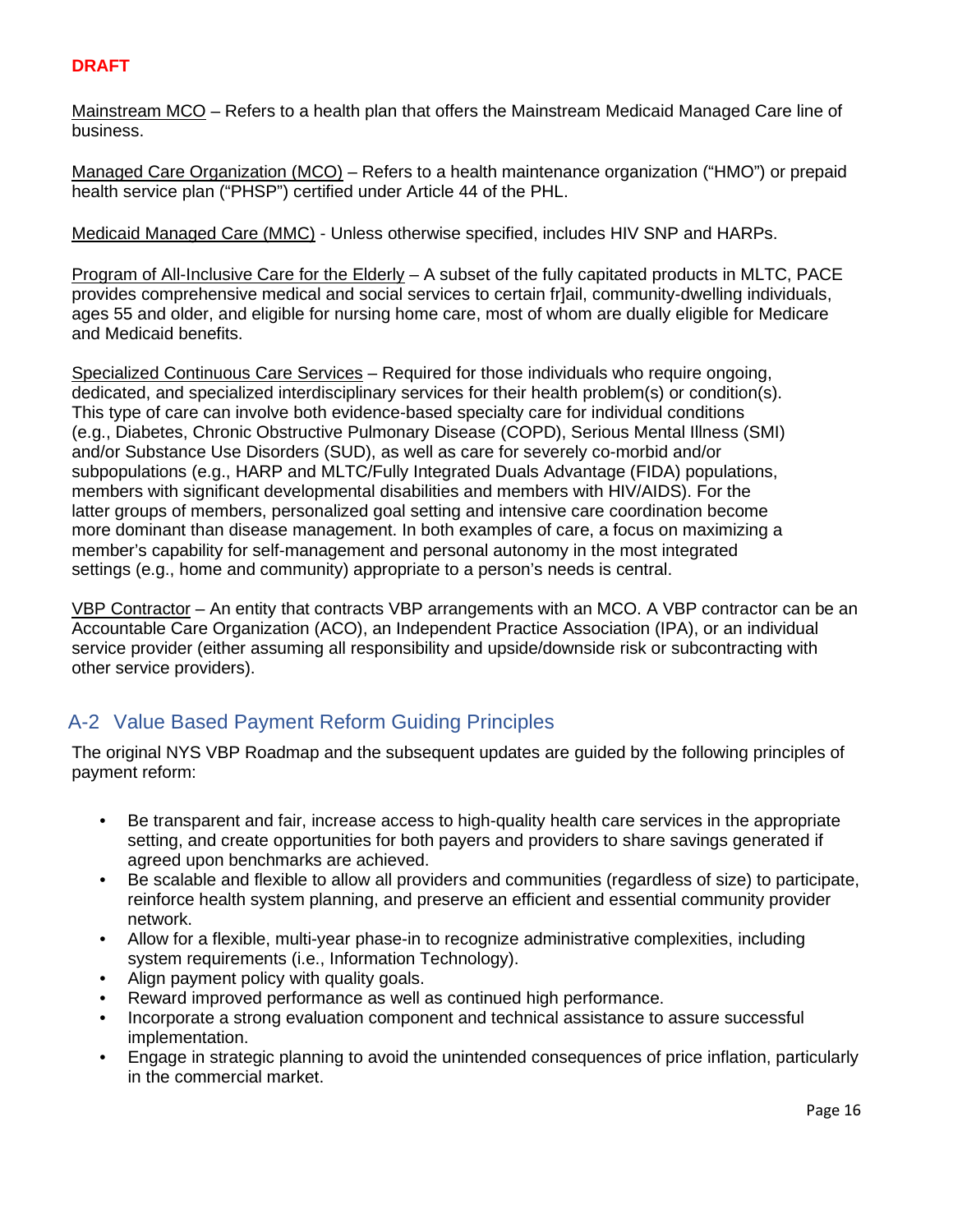• Financially reward, rather than penalize, providers and plans who deliver high-value care through emphasizing prevention, coordination, and optimal patient outcomes, including interventions that address underlying social determinants of health.

**What New York State's Medicaid VBP Roadmap is Not: A new rate setting methodology**: NYS will show benchmarks and give guidance, but it will not set rates or dictate detailed terms for VBP arrangements.

**One size fits all:** There are a variety of options outlined in the Roadmap, and many details to negotiate between MCOs and VBP contractors. Also, MCOs and VBP contractors can jointly agree to pursue different or off-menu VBP arrangements, as long as those arrangements reflect the Medicaid VBP principles described herein. In addition, NYS' VBP goals will be measured at the State level, not at the individual VBP contractor level, allowing for differences in adaptation between VBP contractors.

**NYS backing away from adequate reimbursement for Federally Qualified Health Centers (FQHCs) and other community-based providers:** NYS is committed to ensuring adequate reimbursement aligned with the value provided for the Medicaid population consistent with federal statute.

**An attempt to make providers do more for less:** In fact, the intent is the opposite. Under the NYS VBP approach, reducing lower value care and increasing higher value care in equal proportions should lead to higher margins rather than lower margins.

**An attempt to require MCOs to contract with certain providers for VBP Arrangements:** MCOs are free to continue to build upon their existing direct provider contracts or IPAACO arrangements to achieve VBP goals.

**A Roadmap for all future payment reform:** This Roadmap pertains only to Medicaid payment reform and does not apply to payment reform in the commercial or Medicare marketplace, or payment reform that may occur as part of a new 1115 waiver demonstration.

# <span id="page-16-0"></span>A-3 VBP Arrangement Exclusions

In principle, NYS does not want to wholly exclude any cost categories from the VBP arrangements. Generally speaking, excluding defined services and provider types undermines the principle of VBP as outlined here. NYS must, however, ensure that there are no structural barriers to achieving the statewide goals, and the following narrow list of services and providers either *are* excluded (i.e., they cannot be included) or *may be* excluded by MCOs and VBP contractors. Services not mentioned here or elsewhere in the VBP arrangement definitions, in other words, cannot be excluded. There may be special circumstances in VBP where these exclusions may be added into the arrangement, such as with FQHCs.

- **Services to Non-Attributed Members.** (Emergency) services performed by a provider for a Medicaid member who is not attributed to a VBP arrangement in which this provider participates will be excluded from the VBP arrangements and the target budget setting process.
- **High-Cost Specialty Drugs.** MCOs and providers may exclude high-cost specialty drugs from their VBP arrangements if they so choose, as including specialty drugs may shift too much insurance risk to the provider. CMS defines the threshold for specialty drugs based on their cost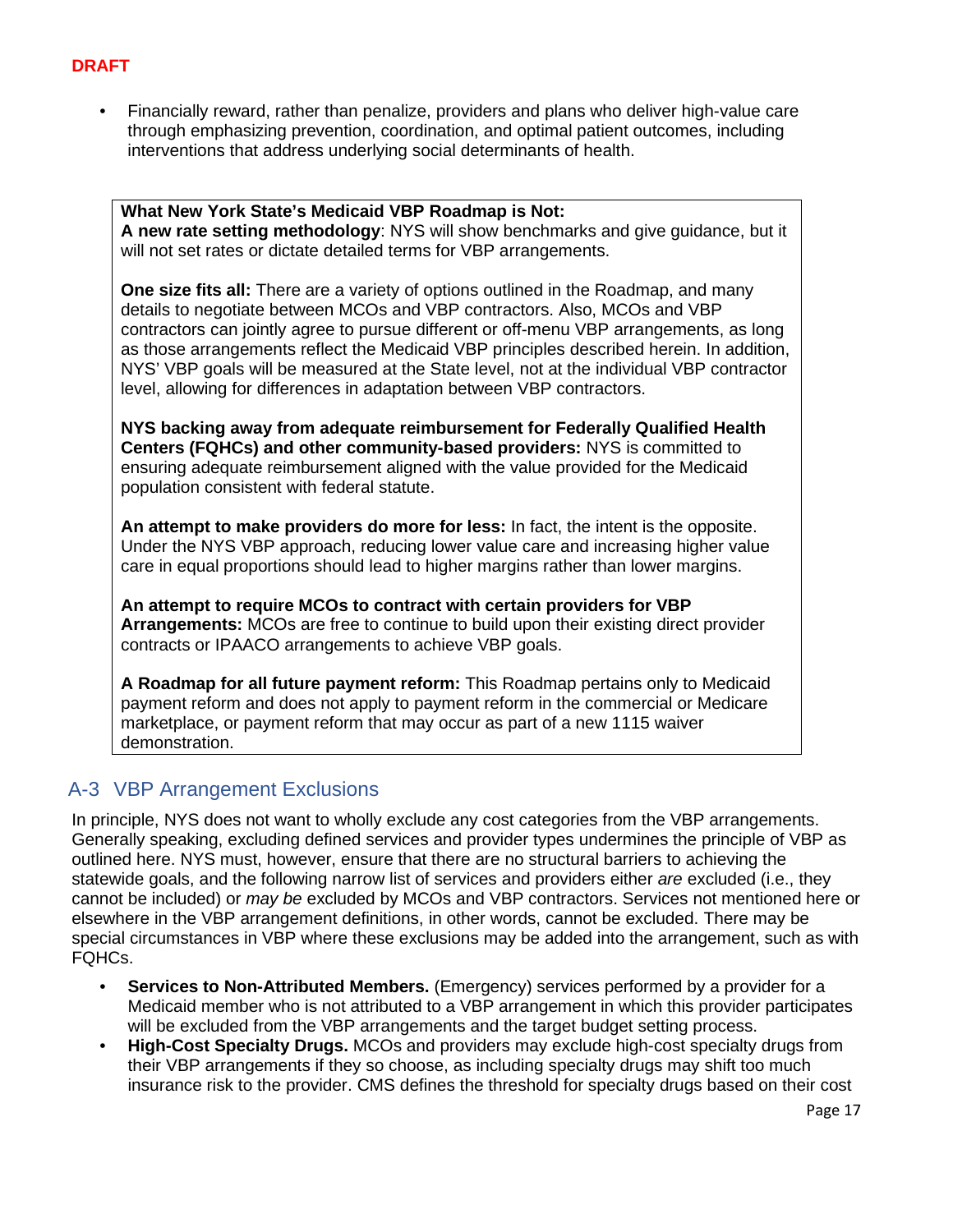per month under Medicare Part D. This threshold will also be used for evaluating high-cost drugs in Medicaid VBP to align with existing CMS definitions.<sup>[23](#page-17-1)</sup> Should plans and providers decide to include high-cost specialty drugs in their VBP arrangements, however, they are able to do so.

- **Transplant Services.** MCOs and contractors may choose to exclude the cost of organ transplant services (including organ acquisition) from their arrangements.
- **Dental Services.** MCOs and contractors may choose to exclude the cost of dental services from their arrangements.
- **Vision Coverage.** MCOs and contractors may choose to exclude the cost of vision services from their arrangements.
- **Federally Qualified Health Centers & Rural Health Clinics (RHC).** NYS encourages FQHCs and RHCs to adopt Level 1 (non-risk based) VBP arrangements with MCO partners and believes that where cost and quality outcomes are met, FQHCs and RHCs maintain the potential for increased financial incentive through shared savings. The NYS' VBP model recognizes that FQHCs and RHCs have a statutorily mandated rate as prescribed in Federal law 42 USC 1396a (bb)(5)(A). The NYS VBP model will accommodate the current payment structure of FQHCs and RHCs in the following ways:
	- o FQHCs & RHCs may continue to enter into Level 1 VBP arrangements as lead VBP Contractors.
	- o FQHCs & RHCs may not enter into Level 2 or Level 3 arrangements as lead VBP Contractors.
	- o FQHCs & RHCs may participate with a non-FQHC Lead VBP contractor in a Level 2 or 3 VBP arrangement. In these cases, all Medicaid members may be attributed to the lead VBP Contractor.

# <span id="page-17-0"></span>A-4 Contracting Levels

When entering into VBP arrangements, organizations become "VBP contractors."

## **Level 0: FFS only**

Level 0 is not considered to be a sufficient move away from traditional FFS incentives to be counted as VBP in the terms of this Roadmap.

## **Level 1: FFS with Retrospective Reconciliation, Upside Only Risk**

To be counted as a Level 1 VBP agreement, the minimum percentage of potential savings to be allocated to the VBP contractor, if all associated quality goals are met, is 40%. A Level 1 VBP arrangement continues the existing FFS payment methodology from MCO to VBP contractors but allows the VBP contractor to receive shared savings based on a "target budget" set for the VBP arrangement and tied to selected quality outcomes. When the total spend on the services included in the VBP arrangement remains below the target budget and a minimum threshold on the quality outcomes is met, these savings are shared between MCO and VBP contractor. Potential losses are not shared and VBP contractors are not financially "at risk" in Level 1. The MCO and VBP contractor can agree on how to apportion shared savings based on meeting quality outcome targets as well. For example, if a VBP contractor meets most of its contracted quality outcomes, MCOs can return the savings. When fewer quality goals are met, the shared savings percentage returned to the VBP contractor isreduced. If quality outcomes decline over the course of the contracting period, no savings are shared.

# **Level 2: FFS with Retrospective Reconciliation, Upside and Downside Risk**

<span id="page-17-1"></span><sup>&</sup>lt;sup>23</sup> With its stakeholders, NYS will monitor the pharmaceutical market to prevent an undue financial burden on VBP contractors.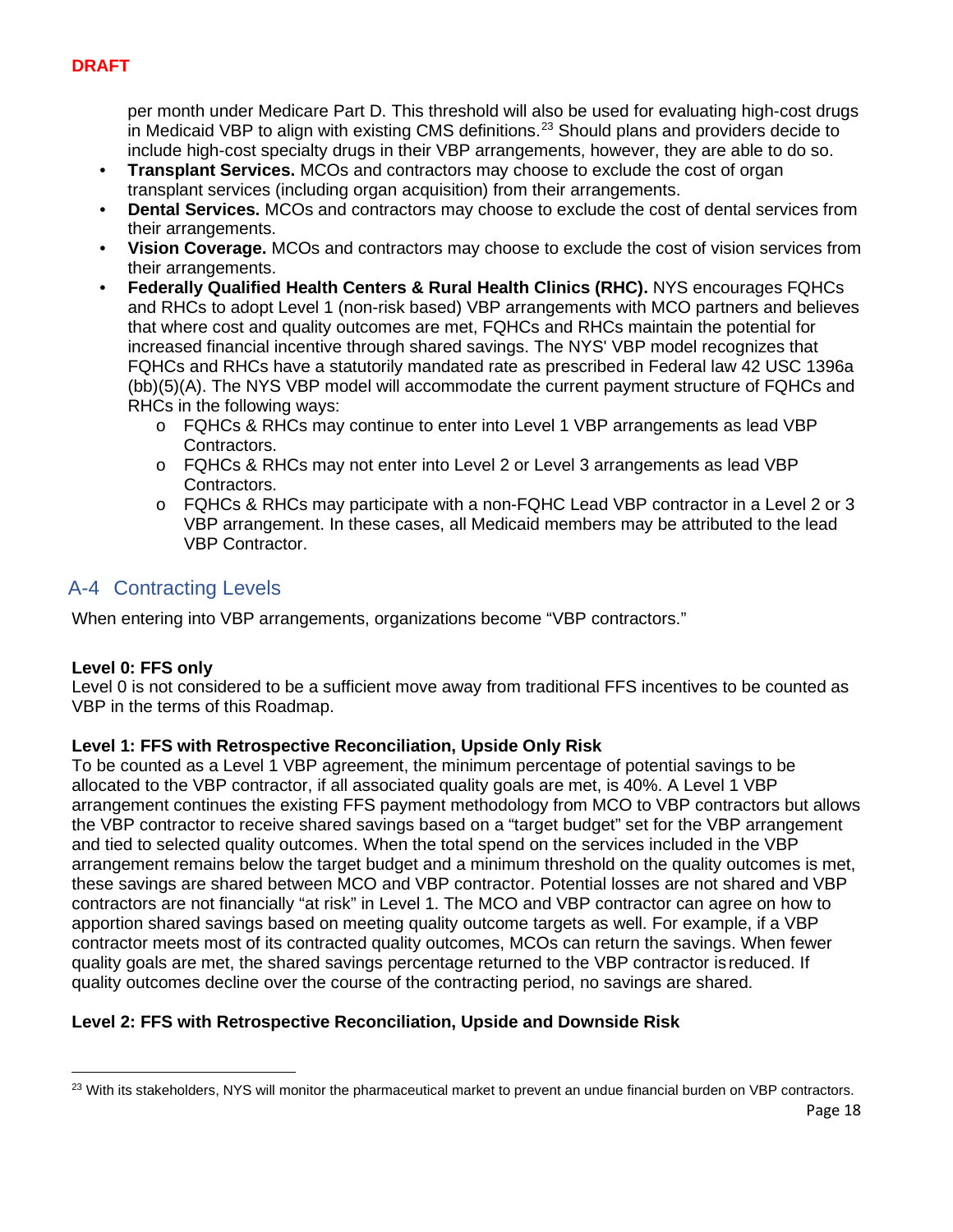To be counted as a Level 2 VBP agreement, the minimum percentage of potential losses to be allocated to the VBP contractor is 20% in the event that cost and quality targets are not met. There are no statemandated requirements for percent of shared savings. However, shared savings amounts should reflect the additional downside risk that VBP contractors accept in these types of arrangements. A Level 2 VBP arrangement also continues the existing (usually FFS) payment methodology from MCO to providers but allows the VBP contractor to receive more shared savings than in a Level 1 arrangement, because the VBP contractor also shares in potential losses. If a VBP contractor meets the agreed upon percentage of its contracted quality outcomes, the MCOs can return most or all of the savings. Conversely, if a VBP contractor exceeds the virtual per member, per month (PMPM) capitation or bundle budget, and a smaller percentage of outcome goals are met, then these providers may be held responsible for an agreed upon percentage of the financial loss.

There is a cap of 3% of the target budget on shared losses in the first year of the Level 2 contract and 5% from the second year forward. Below these levels, the VBP arrangement is counted as a Level 1 arrangement. Certain situations may warrant a lower cap where the VBP contractor may be PCPs or FQHCs or other providers with an operating budget that may be significantly smaller than the total downstream costs they are held to account for. In those cases, the cap set should be proportional to the overall budget of the PCP / FQHC. PCPs or FQHCs engaged in Chronic Care arrangements that have received shared savings in year "t" should be able to lose the same amount of dollars in year "t+1."

VBP contractors may re-insure against potential losses, which will not affect the categorization as Level 2 as long as the costs for that re-insurance are born by the VBP contractor (e.g., if the MCO pays for the re-insurance, that will be interpreted as reducing the risk born by the VBP contractor and may thus prevent the VBP arrangements from being classified as Level 2).

## **Level 3: Per Member Per Month or Bundled Payments**

In a Level 3 arrangement, the VBP contractor assumes full risk. The VBP contractor may negotiate various risk-mitigation strategies with the MCO, such as stop-loss arrangements and risk-corridors. Level 3 arrangements are fully capitated PMPM arrangements or prospectively paid bundles. The presence of risk-mitigation strategies (stop-loss, risk-corridors, etc.) does not affect the Level 3 classification.

# <span id="page-18-0"></span>A-5 Attribution Guidelines

Medicaid member attribution determines which members a VBP contractor will be responsible for in terms of quality outcomes and costs. Attribution allows for the calculation of the total costs of care, patient-centered outcomes, and potential shared savings and losses per member or episode of care. The following paragraphs outline a series of guidelines for MCOs and VBP contractors to consider when outlining an attribution methodology. The guidelines are illustrative and do not present an exhaustive overview of potential approaches.

## **1. Member Assignment**

- The MCO-assigned Primary Care Physician drives attribution in Total Care for the General Population and the HIV/AIDs subpopulation.
- For episode-based arrangements the provider delivering the core services should drive attribution. In maternity care, that provider is the obstetric professional delivering the plurality of pregnancy care.
- The MCO-assigned Health Home or PCP can drive the attribution for the HARP subpopulation.
- The MLTC plan attribution should be to provider organizations of Certified Home Health Agency (CHHA), Licensed Home Care Services Agency (LHCSA), and Skilled Nursing Facility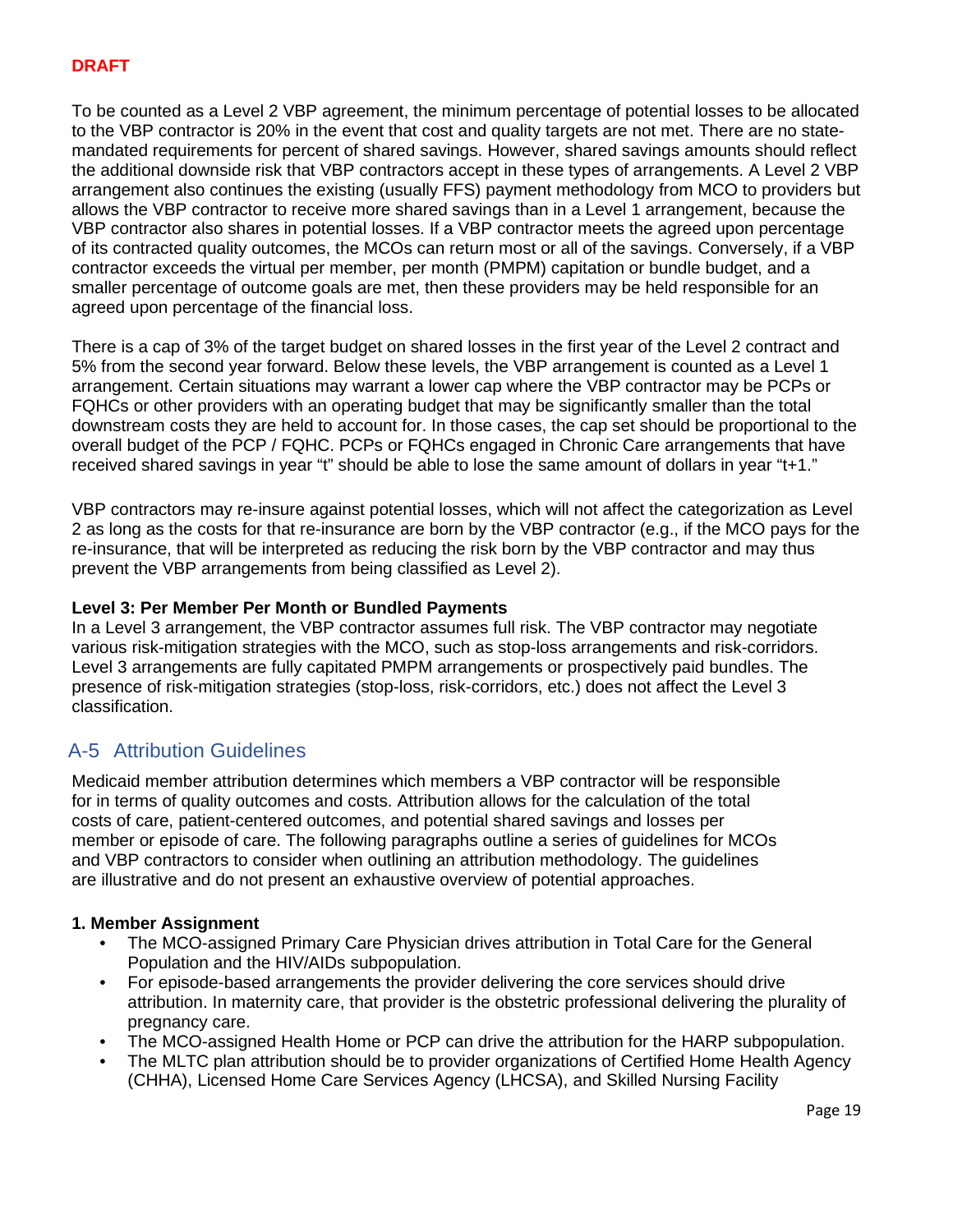(SNF), which had the most frequent contact with the member and, therefore, could potentially impact quality measurement.

An MCO and VBP contractor may deviate from this guideline and agree on a different type of provider to drive the attribution on the condition that NYS is adequately notified within the contract terms. For example, a chronic care episode attribution may be determined via a specialist group rather than a PCP. In this case, cardiologists may be the point of attribution for an arrhythmia episode, or for the sickle cell population, the hematologist could be the attributable provider. The attribution entity does not need to be the same organization or even type of organization as the VBP contractor but must be part of the VBP arrangement (e.g., a hospital system could be the contractor for a TCGP population while its associated PCPs would drive the attribution). MCOs and VBP contractors can utilize multiple factors in establishing attribution.

#### **2. Timing**

- Members are prospectively attributed to a provider through assignment (PCP, Health Home) or start of care (e.g., contract year).
- If the member switches their assigned PCP/Health Home within the first six months of the year, the member will be attributed to the VBP arrangement of the latter PCP/Health Home.
- To reduce complexity and assure predictability for the VBP contractor, it is not recommended to attempt retrospective reconciliation of members through an analysis of actual PCP or Health Home use.
- VBP contractors may use the same approach for downstream contractors joining or leaving at various points of the contract period (joining late or terminating early) as for Medicaid members joining or leaving the attribution pool.

# <span id="page-19-0"></span>A-6 Target Budget Setting Guidelines

To determine whether savings or losses are made in Level 1 and 2 arrangements, a virtual "target budget" needs to be agreed upon for an episode-based arrangement or a (sub)population. A welldesigned target budget, coupled with appropriate quality metrics, continuously incentivizes the improvement of quality and cost effectiveness for both historically high-performing and poorly performing VBP contractors.

The method outlined below is modeled on the Center for Medicare and Medicaid Innovation's Next Generation ACO approach:[24](#page-19-1)

- Starting from the VBP contractor's own historical baseline.
- Including risk adjustment to account for differences in patient population between the baseline period and the contract period.
- Including "performance adjustments" which account for existing efficiency and quality (or lack thereof).

Realizing shared savings is difficult for those VBP contractors that are already highly efficient compared to the statewide average. Likewise, inefficient providers can realize savings relatively easily, and it would be unfair if a VBP methodology punished the former and rewarded the latter.

Performance adjustments reward VBP contractors that are highly efficient (and of high quality) by

<span id="page-19-1"></span><sup>&</sup>lt;sup>24</sup> Centers for Medicare & Medicaid Services, Center for Medicare and Medicaid Innovation, Next Generation ACO Model Request for Applications. Innovation.cms.gov/files/x/nextgenacorfa.pdf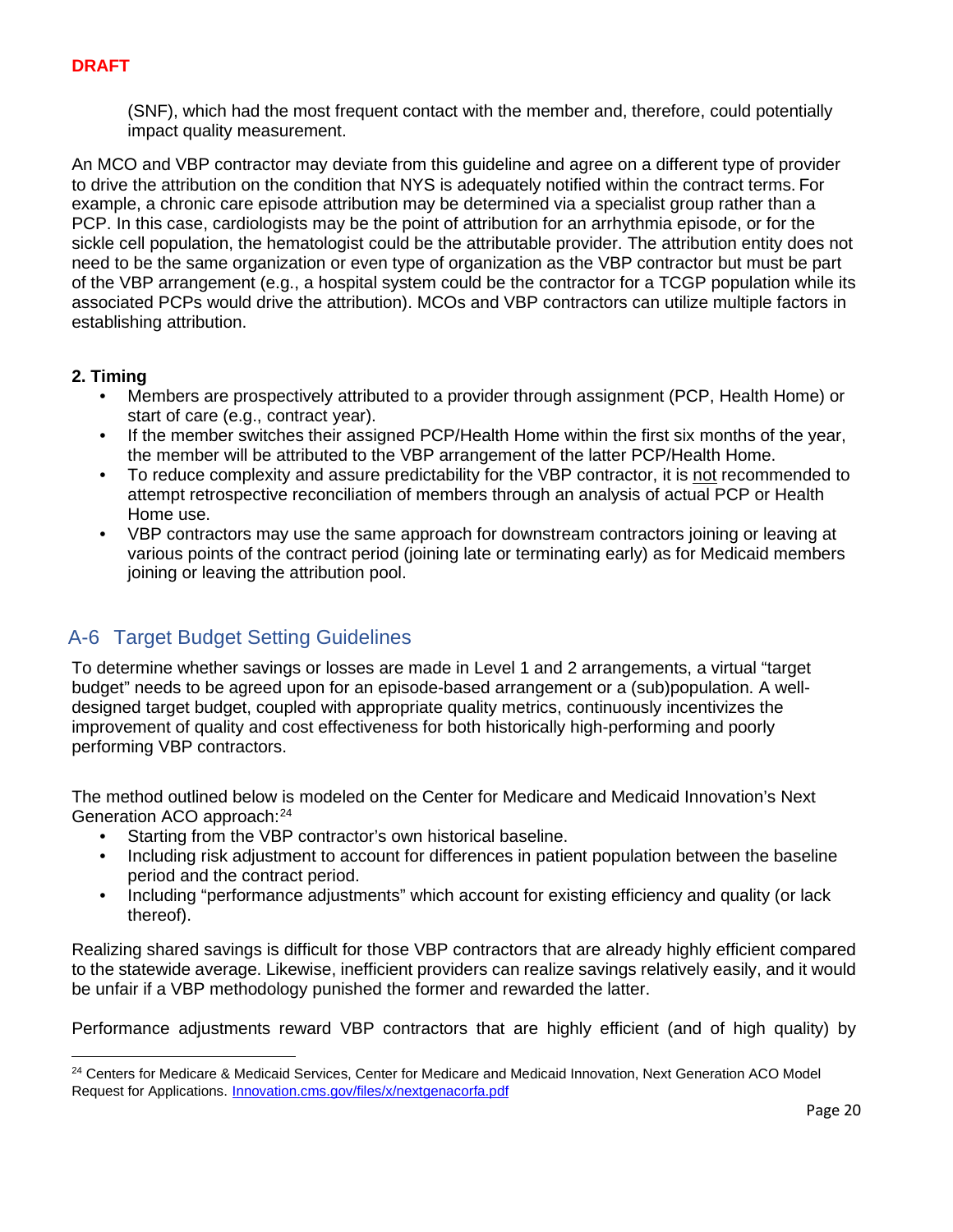adjusting their target budget upwards, meaning more dollars in the overall pool, thus increasing their potential for shared savings. Vice versa, VBP contractors that deliver much lower value may see their target budgets adjusted downwards.

The method is *prospective*: the target budget is set based on historical performance. The expected PMPM or episode budget is determined at the start of the contract year or the episode – not reassessed during the year/episode. This ensures that an unforeseen shift in population characteristics does not unfairly (dis)advantage the VBP contractor while avoiding gaming and increasing predictability.

Using this methodology, the MCOs and VBP contractors can negotiate target budgets per arrangement to invest additionally in underserved areas of care or disincentivize above-average avoidable complication rates.

# <span id="page-20-0"></span>A-7 Shared Savings Guidelines

Table 4 reflects the shared savings percentages that NYS established as a guideline to support VBP contractors and plans in their VBP contracting negotiations. Plans and VBP contractors may, however, decide on other percentages in their VBP agreements. For example, in a Level 2 VBP, when actual costs are greater than budgeted costs, the percentages of shared losses for the Level 2 arrangements will depend on, amongst other factors, the risk-mitigation strategies chosen. In many cases, especially when more "focused" VBP arrangements are contracted (e.g., an episode-based arrangement vs. a TCGP contract), actuarial analysis shows that the percentages of savings returned to providers can be higher than the percentages of losses shared with providers. There is currently no mechanism in place to determine whether VBP contractors enter into a "focused" versus "non-focused" VBP agreement. VBP contractors and plans are free to enter into the agreements that best serve their respective populations.

| <b>Quality Targets %</b><br><b>Met</b> | <b>Level 1 VBP Upside</b><br><b>Only</b>                                                                                                            | <b>Level 2 VBP Upside</b><br>and Downside When<br><b>Actual Costs &lt;</b><br><b>Budgeted Costs</b>                                             | <b>Level 2 VBP Upside</b><br>and Downside When<br><b>Actual Costs &gt;</b><br><b>Budgeted Costs</b>                          |
|----------------------------------------|-----------------------------------------------------------------------------------------------------------------------------------------------------|-------------------------------------------------------------------------------------------------------------------------------------------------|------------------------------------------------------------------------------------------------------------------------------|
| > 50% of Quality<br><b>Targets Met</b> | 50% of savings<br>returned to VBP<br>contractors                                                                                                    | Up to 90% of savings<br>returned to VBP<br>contractors                                                                                          | VBP contractors are<br>responsible for up to<br>50% of losses                                                                |
| <50 % of Quality<br><b>Targets Met</b> | Between $10 - 50\%$ of<br>savings returned to<br><b>VBP</b> contractors<br>(sliding scale in<br>proportion with % of<br><b>Quality Targets met)</b> | Between $10 - 90\%$ of<br>savings returned to<br><b>VBP</b> contractors<br>(sliding scale in<br>proportion with<br>% of Quality Targets<br>met) | VBP contractors<br>responsible for 50-90<br>% of losses (sliding<br>scale in proportion<br>with % of Quality<br>Targets met) |
| <b>Quality Worsens</b>                 | No savings returned<br>to VBP contractors                                                                                                           | No savings returned<br>to VBP contractors                                                                                                       | VBP contractors<br>responsible for up to<br>90% of losses                                                                    |

## *Table 4: Shared Savings Guidelines*

The following general guiding principles for the distribution of shared savings amongst providers by the VBP contractor have been established: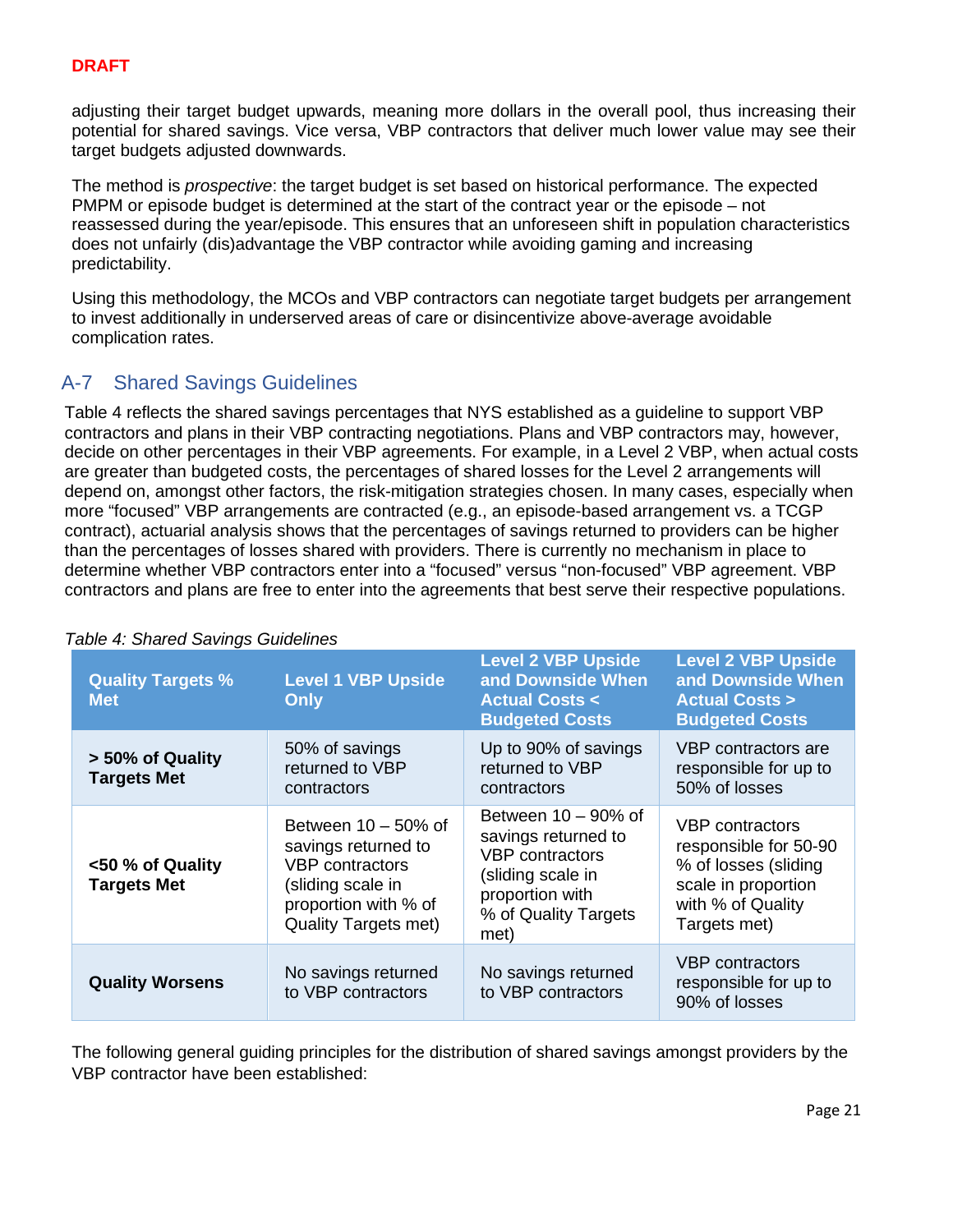- Funds are to be distributed according to provider effort, provider performance, and utilization patterns in realizing the overall efficiencies, outcomes, and savings.
- Required investments and losses of the involved providers can be taken into consideration in calculating and distributing available savings.
- The relative budgets of the providers involved should not be the default mechanism for making the distribution of savings/losses (i.e., distributing the savings among providers by the relative size of each provider's budget).
- The distribution of shared savings should follow the same principles as the distribution of shared losses.

For shared losses, smaller providers, financially vulnerable providers, or providers with a regulatory limitation on accepting certain losses may be treated differently by the VBP contractor to protect these individual providers from financial harm. It is legitimate that this special consideration would weigh in as an additional factor in determining the amount of shared savings that these providers would receive.

# <span id="page-21-0"></span>A-8 Clinical Advisory Groups

The task of the CAG is to review NYS' vision for the Roadmap to Value Based Payment, validate the proposed bundle (episode-based) or subpopulation definition and corresponding analysis, and decide upon a set of quality measures for each arrangement. Each CAG is comprised of clinicians and professionals with specific knowledge and industry experience with the condition and/or subpopulation. Members were nominated through recommendations from VBP Steering Committee members, other NY State agencies (such as the AIDS Institute and Office of Mental Health), and other professional groups and associations. Specific consideration was given to the composition of the CAG to ensure that it not only represented geographic diversity (both downstate and upstate), but also the total spectrum of care as it related to the specific condition/subpopulation discussed. For example, the Maternity CAG consists of stakeholders from obstetricians to neonatologists to health plans.

For each prioritized VBP arrangement, the Clinical Advisory Groups originally began the quality measure selection process using the Domain 2 and 3 measures from the DSRIP program. They also considered applicable NYS Quality Assurance Reporting Requirements measures, relevant measures from CMS measure sets, the National Quality Forum (NQF) recommendations, the National Committee for Quality Assurance (NCQA) guidance, and CAG-specific measure sets (e.g., the American Thoracic Society for pulmonary measures and the NYS AIDS Institute's measures for HIV/AIDS).

Based on an analysis of clinical relevance, reliability and validity, and feasibility, each CAG ranks their respective measures into one of three categories:

- Category 1: Selected by the CAG as clinically relevant, reliable, valid, and feasible.
- Category 2: Seen as clinically relevant, valid, and likely reliable, but with problematic feasibility.
- Category 3: Rejected by the CAG on the basis of a lack of relevance, reliability and validity, and/or feasibility.